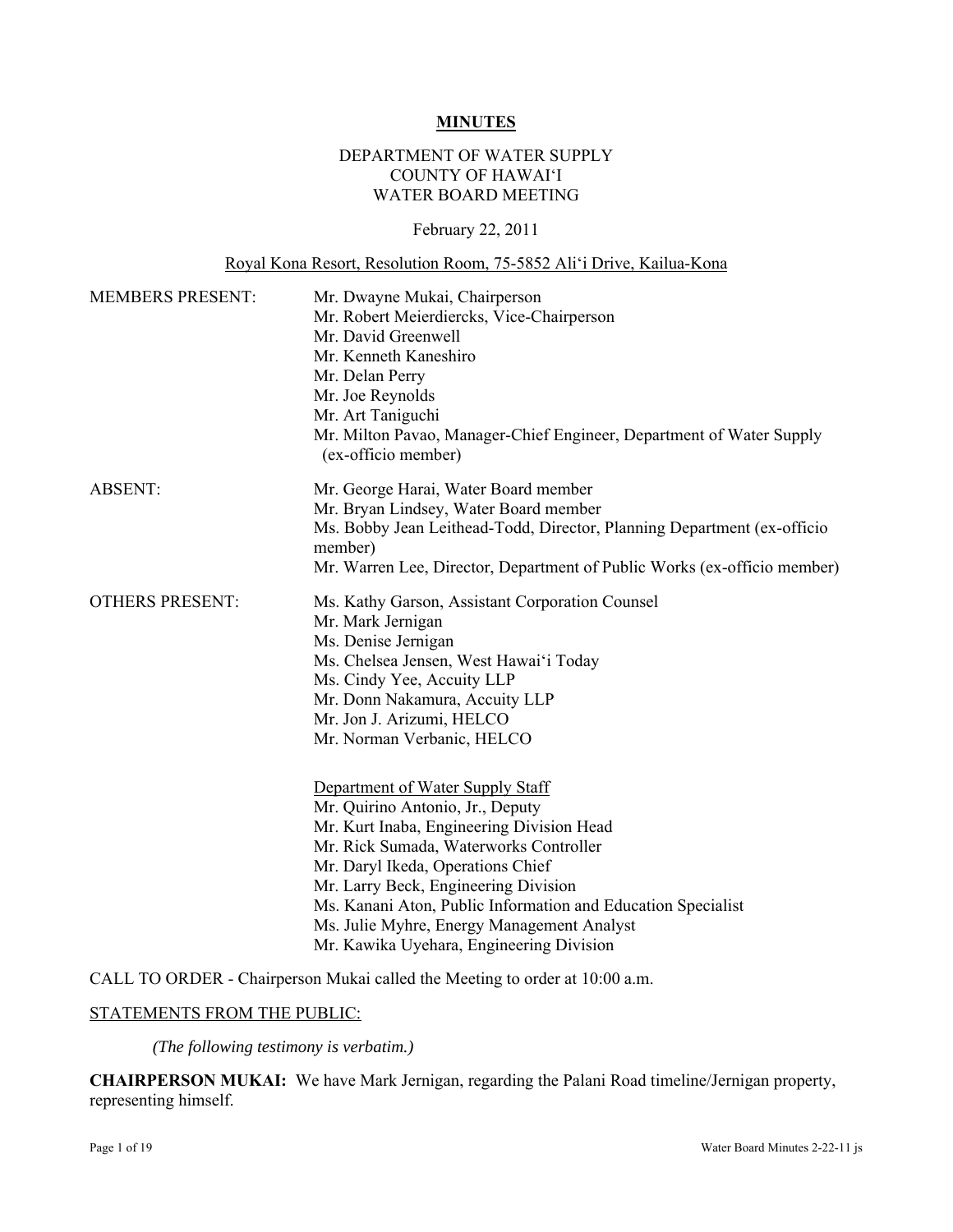**MR. JERNIGAN**: Mr. Chairman, members of the Board, nice to see you again. Thanks for coming all the way over to Kona. I was reviewing the Minutes of last meeting and I was a little bit distressed at some of the statements that were made. Just to clarify things, I am not a liar. The statement I made last week, or last month, is true. The allegations of racism towards me at that meeting were true, and there are people in this room that were present at the meeting if you want to investigate that. I think it's very serious that your Manager's memory is not the same as others that were present at that meeting. To move on, the contractor has not gone back to our property to put in temporary pavement at the top. The road remains closed. The temporary pavement… permanent pavement… What is it? Uh, is it gravel? Is it asphalt? You know, it's a pretty general term. Right now the top 200 feet of our driveway is still loose rock, very steep; there's no traction and there's concrete barriers across it. Now it looks as if the contractor's having trouble maintaining pressure in the pipe. They've been trying to test it for a couple weeks now; that's what it appears. And what worries me is that it'll have to be dug up again. Yeah, so to my knowledge, the contractor has not gone back to fix anything, except runoff gravel that was on the lower road. There's some testimony from last month that indicated that he'd fixed everything. Driving to the top of our driveway… It was stated someone drove to the top of our driveway... It'd be pretty darn difficult unless you had a good four-wheel drive because the last 200 feet is unimproved, very steep, and there's concrete barriers across it. And the other thing that concerned us in the Minutes is that we were unaware that there was a time limit to voice any and all of our concerns. Someone had said we're bringing up new concerns. We focused, and are still focusing, mainly on the most egregious ones: getting access to our land. Closing off our land for over a year is not an easement that we had agreed to. I would call it a full taking. Again, we ask your help to repair our gates, and place a temporary hard surface on the upper portion of our driveway to allow us access to our land. It's not an unreasonable request. And to be fair, Mr. Beck was present on our property last week taking pictures. Thank you for it.

## **CHAIRPERSON MUKAI**: Thank you, Mr. Jernigan.

# APPROVAL OF MINUTES:

The Chairperson entertained a Motion to approve the Minutes of the January 25, 2011, Board meeting.

ACTION: Mr. Meierdiercks moved to approve; seconded by Mr. Greenwell. Motion carried unanimously by voice vote.

## APPROVAL OF ADDENDUM AND/OR SUPPLEMENTAL AGENDA:

None.

# PRESENTATION OF AUDITED FINANCIAL STATEMENTS – JUNE 30, 2010:

Copies of the Department's Audited Financial Statements for the fiscal year ended June 30, 2010 have been distributed to Board members. Representatives of Accuity LLP, the Department's independent auditors, were present to answer any questions Board members may have regarding the report.

Ms. Cindy Yee, an assurance principal with Accuity LLP, noted that this was the first year that her firm had prepared the financial audit for the Water Board. She said that her firm had issued a "clean," which is an unqualified audit opinion of the financial audit. Page 1 includes the financial statement highlights, which compare developments of 2010 with the previous year. Ms. Yee said there was a restatement, which means that the auditors, while doing the 2010 audit, came across some items in 2009 that were significant enough to warrant restating the 2009 financial statements performed by the previous auditors. This amounted to about \$9.5 million, Ms. Yee said, adding that she would elaborate later in her presentation. Some other significant changes involved the cash and cash equivalents, which decreased by \$20 million. This was due to some purchases of capital assets and unrestricted investments in the current year. The restricted investments decreased by \$11 million, due to spending of restricted bond proceeds on capital assets. Ms. Yee said there was an increase in construction work in progress in the current year, due to increased construction activity. Overall, net assets decreased by about \$4 million. This was primarily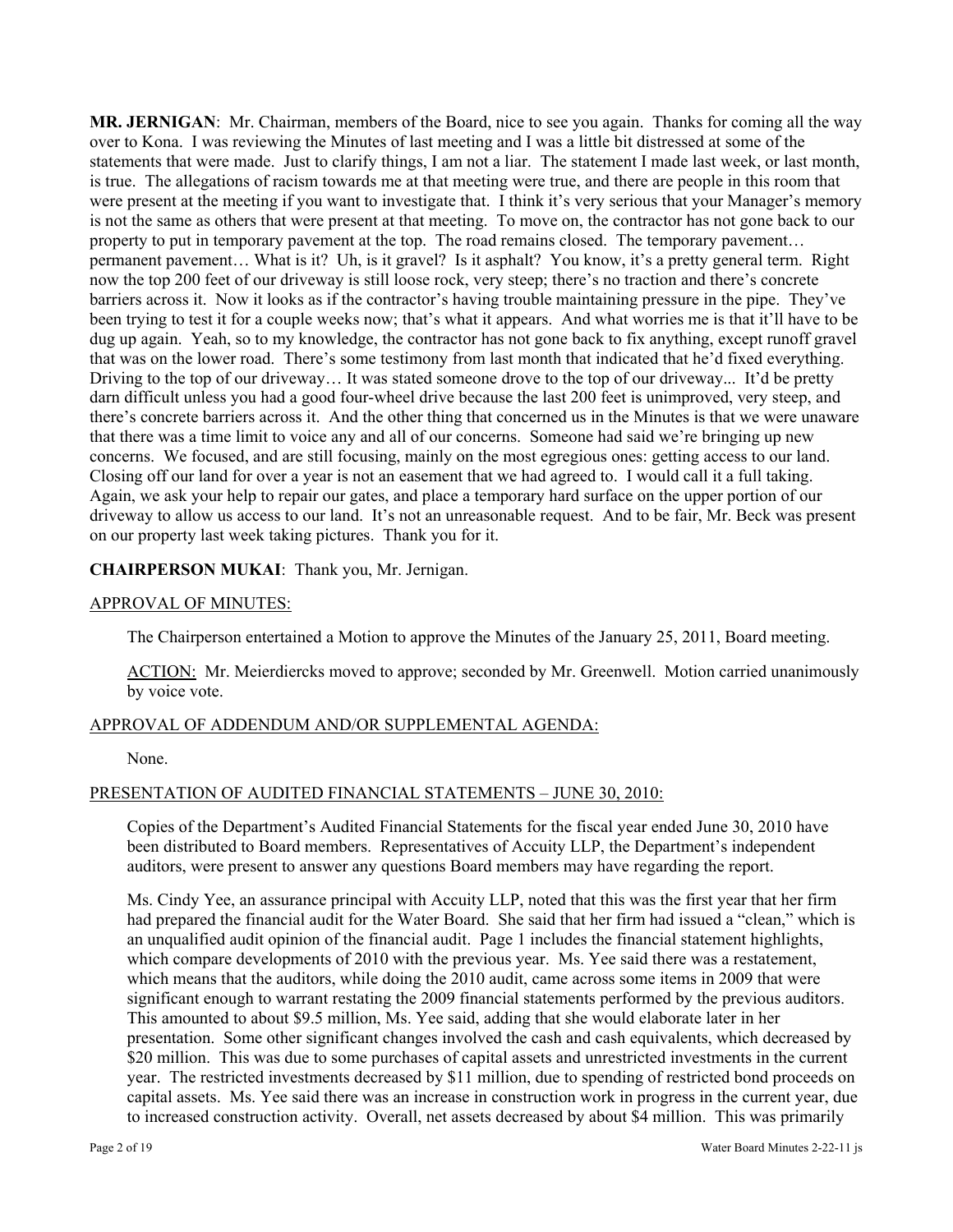due to the operating loss of \$5 million in the current year, Ms. Yee said. In addition, constructions, in aid of construction, decreased by about \$8 million in 2010, compared with 2009. This was primarily due to some large contributions that took place in 2009 for the Kona Coastview projects, Ms. Yee said. From Page 3, there are some required communications that Accuity, as auditors, must make to the Water Board, she said. The first is the auditors' responsibility under generally accepted auditing standards, which Accuity follows as part of their accounting procedures, Ms. Yee said. Accuity, in its engagement letter and contract dated August 16, 2010, with the Water Board, stated that the financial statements were performed in accordance with Generally Accepted Accounting Principles (GAAP). Ms. Yee said that for the 2010 auditing period, DWS adopted a new accounting standard relating to the reporting of intangible assets. Accuity also noted that DWS revised its methodology in calculating depreciation expense, to comply with GAAP. Except as noted in its report, Accuity believes that DWS has adopted appropriate and reasonable accounting policies, and applied them in its financial reporting. On Page 4, Accuity listed some of the more difficult and subjective judgments and estimates that it performed as part of the audit, including allowance for a collectible receivable. Management has to assess the receivables, determine if these are collectible or not, and also assess the depreciation on capital assets and calculations of DWS's benefit obligations and workers' compensation liability, Ms. Yee said. Accuity reviewed these, and determined that DWS's assessments were reasonable and fairly stated. Regarding the audit adjustments, Ms. Yee reiterated that the financial statements for the 2009 financial period were restated. Some of the items that were restated included errors in accounting for revenues, because DWS spent the wrong fiscal year. Some project costs that should have been expensed and costs that should have been accrued as of a certain period were not recorded in the correct period. In addition, there was an error in recordation of depreciation of capital assets, Ms. Yee said. Accuity also noted two uncorrected misstatements, related to some unrecorded liabilities, and a difference in accounts receivable, she said. These items were not material enough to warrant being recorded in the financials, but Accuity wanted to let the Board know about them. Ms. Yee said there were no serious difficulties encountered in performing the audit of DWS, aside from the restatement for the 2009 financial statements. She said there were no material weaknesses in terms of internal controls in the Department, aside from two significant deficiencies. She said she would elaborate on these later in her report. On Page 7, there is a summary of uncorrected misstatements. Page 8 discloses the restatement entries that were required, to restate the financials for 2009 to make them comparable to 2010. Page 13 includes the two items Ms. Yee cited as uncorrected misstatements, which were not significant enough for management to make adjustments to the 2010 financial statements. Ms. Yee said that Accuity will begin its 2011 audit in August-September. The fieldwork will begin in September 2011, and Accuity plans to issue its final report sometime in mid-November. She returned to the two items mentioned earlier, listed in a separate report called the Internal Control Business Issues Report. These items were considered by Accuity to be significant deficiencies. One of the items involves a lack of policies or procedures in DWS's Information Technology; the report gives details on best practices that the auditors believe should be implemented.

Mr. Taniguchi asked Ms. Yee about the restatements, where revenues were not recognized at the time of billing. He asked for clarification.

Ms. Yee said that the revenue should be billed based on when the service was earned, so that it is as of June 30, 2010. DWS has been recording revenue based upon when the bills were sent out. However, this method may not cover the billing period or services really earned through June 30, 2010, she said. Therefore, there could be a cut-off, where the billing that is sent out only covers the period through May 31, 2010. DWS had not been including the month of June as revenue in the June 30, 2010, fiscal period, Ms. Yee said.

Mr. Taniguchi noted that DWS bills for two months of service. He asked if the entire amount would be recognized at the time of billing.

Ms. Yee said that it should be based on the service period; it should be for services earned just through June 30, 2010.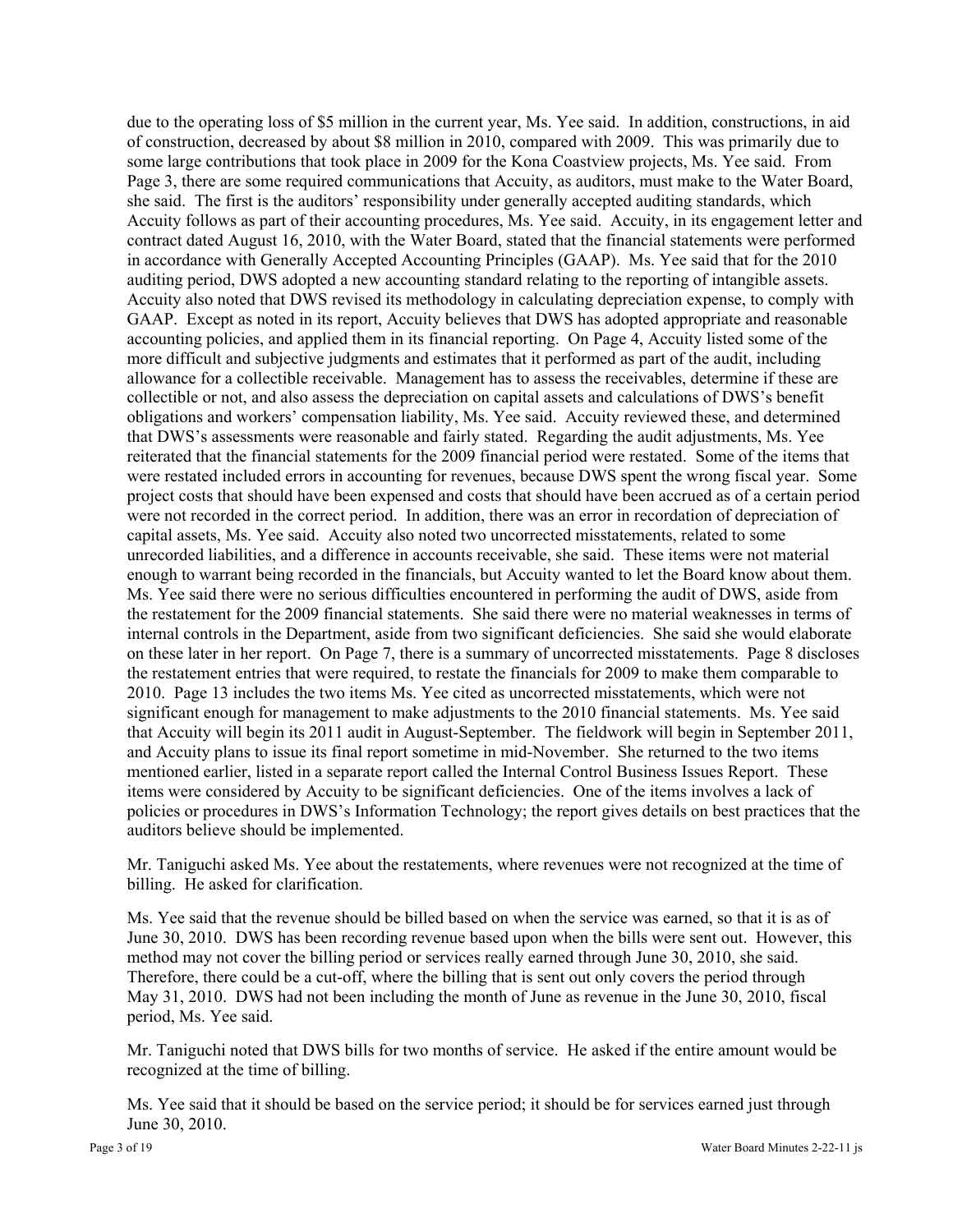Mr. Taniguchi asked whether, in that case, the June-July bill would straddle two fiscal years (i.e., whether it would be counted one-half for the previous fiscal year, one-half for the next fiscal year).

Ms. Yee said DWS would take the June period, and allocate half of it, and accrue half of it in June 30, 2010. That was what DWS has been doing year after year, and the prior auditors were fine with that practice, she said. The prior auditors made note of this cut-off period, and the prior auditors let it go, Ms. Yee said.

Mr. Taniguchi asked for an explanation of the second item that Accuity listed, regarding invoices for services that spanned two fiscal years but which were not allocated between the two fiscal years.

Ms. Yee said that was very similar to the first item. The second item involved services such as DWS's HELCO bill.

Mr. Taniguchi asked whether this would kind of even out.

Ms. Yee acknowledged that it essentially evens out, but DWS needs to be accruing everything through June 30, 2010. The auditors thought that this was a good time for DWS to make all of the necessary corrections at one time, instead of always having this timing issue.

Mr. Taniguchi next asked about the depreciation expense item, where Accuity reports that DWS "continues to record the depreciation expense on fully-depreciated assets." He asked what assets DWS was continuing to depreciate.

Ms. Yee said that was the methodology that DWS was using in terms of depreciating its assets. Some of the assets are 10-year or 30-year properties. DWS is applying a certain weight to the cost of those assets, and DWS continues to depreciate the assets, based on the cost, after the 10-year or 30-year period, she said. Accuity did an analysis to determine what the impact of the over-depreciation was for the Department, and the impact was around \$8 million. The auditors discussed this with DWS's management, and it was decided that the auditors would go ahead and restate, (i.e., adjust), the financial statements for that over-depreciation. DWS noted that it had been following the method that they had been using, with the prior auditors' approval.

Mr. Taniguchi noted that Accuity had recommended that DWS implement proper accounting procedures to ensure that transactions are in accordance with GAAP. He asked if Accuity was implying that DWS was not reporting in accordance with GAAP.

Ms. Yee said yes, only for those instances that Accuity came across. The other areas that Accuity audited were fine, and were in accordance with GAAP.

Chairperson Mukai took umbrage with Accuity's use of the word "deficiency," which he said could imply that DWS was doing something erroneous. Accuity is recommending that DWS implement different accounting procedures than the ones the Department had been using – and which had been approved by the prior auditors. He said that the use of the term "deficiency," implies that DWS was doing something wrong, when DWS did nothing wrong according to the prior auditors. He believed that it was more a matter of recommending a different way of how DWS does things, and it was not a matter of a "deficiency." In Chairperson Mukai's view, the word "deficiency" had a very negative connotation.

## ACTION TO MOVE AGENDA ITEMS:

Chairperson Mukai asked to move up the first item in Item 9(I), MANAGER-CHIEF ENGINEER'S REPORT, Palani Road Transmission Waterline Project, next in the Agenda, followed by Item 9(D), HELCO RELEASE AND TERMINATION AGREEMENT – LĀLĀMILO.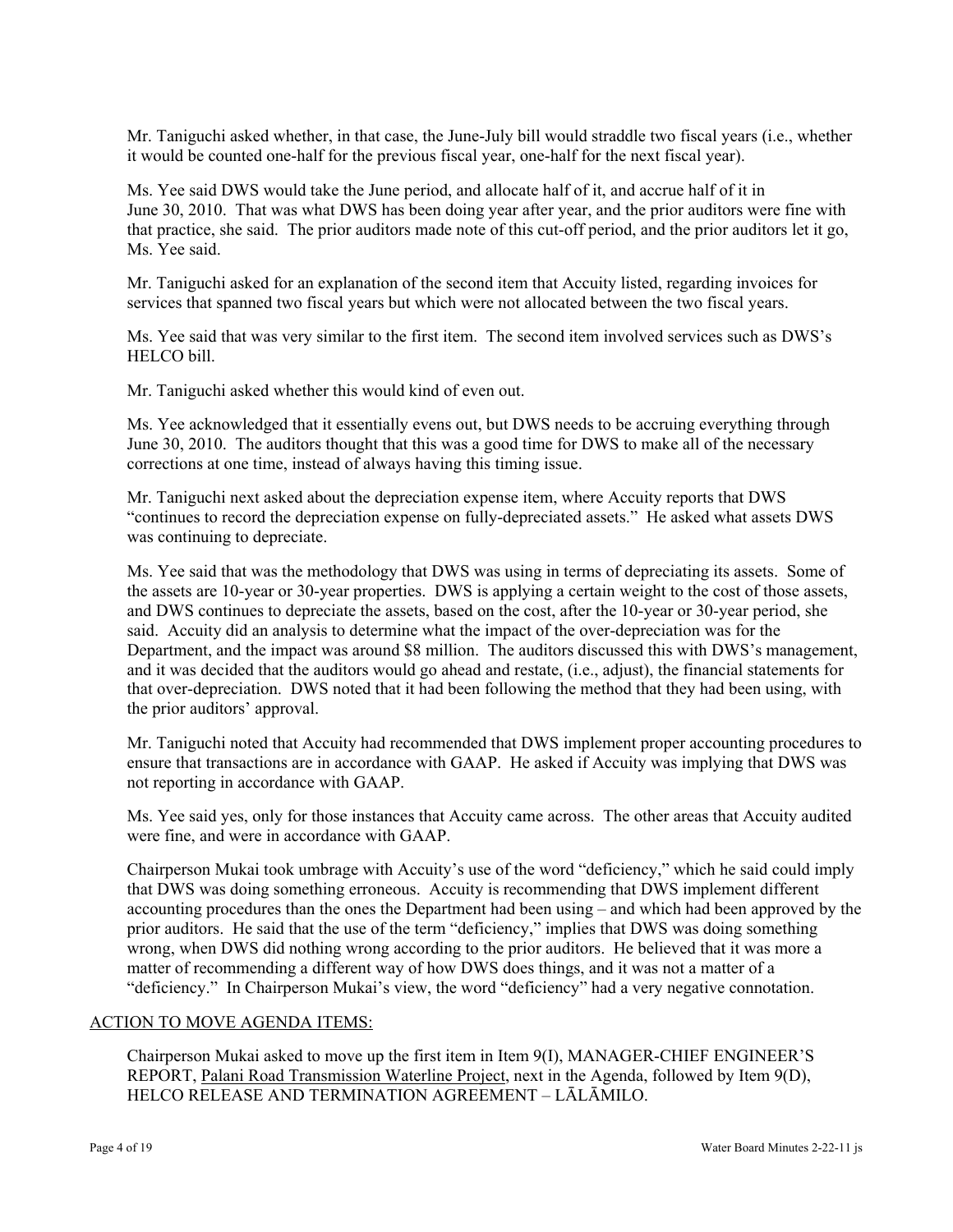#### MISCELLANEOUS:

#### I. **MANAGER-CHIEF ENGINEER'S REPORT:**

The Manager-Chief Engineer provided an update on the following:

1. Palani Road Transmission Waterline Project – Mr. Beck reported that he had visited the site after reports of rock debris flowed down after heavy downpours on Kuni Road. Mr. Beck asked the contractor to clean up the debris, and apparently that has been cleaned up. Mr. Beck also met with Mr. and Mrs. Jernigan, and walked up and down their driveway to see what things still needed to be taken care of. Mr. Beck put together a list of things to do, which he transmitted to the contractor and DWS's inspector. Mr. Beck and other staff plan to meet with the contractor this afternoon to go over the list and point out what needs to be done. Mr. Reynolds asked if Mr. Beck is asking the contractor when the contractor will actually do what needs to be done. Mr. Reynolds said he was concerned that the contractor appears to think that it is okay to wait until the contract period is over. Mr. Reynolds noted that at the beginning of the project, the contractor had said that he would be done with the section involving the residents' yards and driveways, etc., within 60 or 90 days, and it is way beyond that. Mr. Reynolds said there has not been any clarity as to whether DWS is going to demand that the contractor take care of things right away, instead of waiting until the deadline in September. Mr. Beck said that the contractor plans to do a major paving job between the upper and lower tanks next week (the week of February 28). Mr. Beck said he hopes that at that time, the contractor will do the swale at the bottom of the driveway that needs to be installed so that the water can reach the dry well, as well as do the 200-feet upper section. All of this will be discussed this afternoon. Mr. Reynolds asked if Mr. Beck will memorialize these discussions in writing, so that there is no doubt as to when this work is going to be done. Mr. Beck said he can take notes of the meeting, and forward the notes to the contractor afterwards to show what was said. Mr. Beck mentioned the pressure test that Mr. Jernigan spoke of earlier in the meeting. The pressure test that has been done so far was from the bottom of Mr. Jernigan's driveway, down to the bottom of Kuni Road. The pressure test did not involve the upper section that is under Mr. Jernigan's driveway; that section has not yet been tested. The pressure test was done at 230 psi for about an hour and a half, so that it did pass the inspection. Therefore, it is not holding the same pressure now, because over time, it is allowed to drop, Mr. Beck said. During the test, it has to be held at a higher pressure for a certain time period, he said. Mr. Kaneshiro asked what can be done to help the residents so that they do not have to come before the Board with their concerns. Mr. Kaneshiro suggested that DWS communicate directly with the residents, so that the residents do not have to voice their concerns about Palani Road at every Board meeting. Mr. Beck agreed that Palani Road is on every Agenda because it is a continuing subject of concern. Mr. Beck said that while many of the concerns that have been raised have since been addressed, there is much more still to be done. The Department is trying to wrap things up, but a number of unforeseen circumstances have cropped up. Right now, one of the issues is the pipeline up on the highway above Mr. Jernigan's driveway, which was not in the location specified in the plans, Mr. Beck said. When that discovery was made, the problem had to go back to the design engineer for a minor change; that is being worked on now, Mr. Beck said. That is one of the things that held up the completion of the top of Mr. Jernigan's driveway, Mr. Beck said. The Manager-Chief Engineer said that the Department has emailed the individual residents to provide information. Mr. Kaneshiro asked whether the project is on track for completion by September. Mr. Beck said yes, the overall project is on track, but this section that is affecting these residents has not been going as desired. The Manager-Chief Engineer said that at the beginning of the project, DWS stressed to the contractor that DWS wanted this mauka area done first, because DWS wanted to utilize that portion of the pipeline first to serve the Kealakehe area first. DWS's intention always was to have the contractor do this mauka section first. Mr. Reynolds asked if DWS's intention to do the mauka portion first was memorialized in writing. The Manager-Chief Engineer said if he was not mistaken, it was reflected in the contract. Mr. Reynolds asked why DWS was paying the contractor if he did not do what the contract required. The Manager-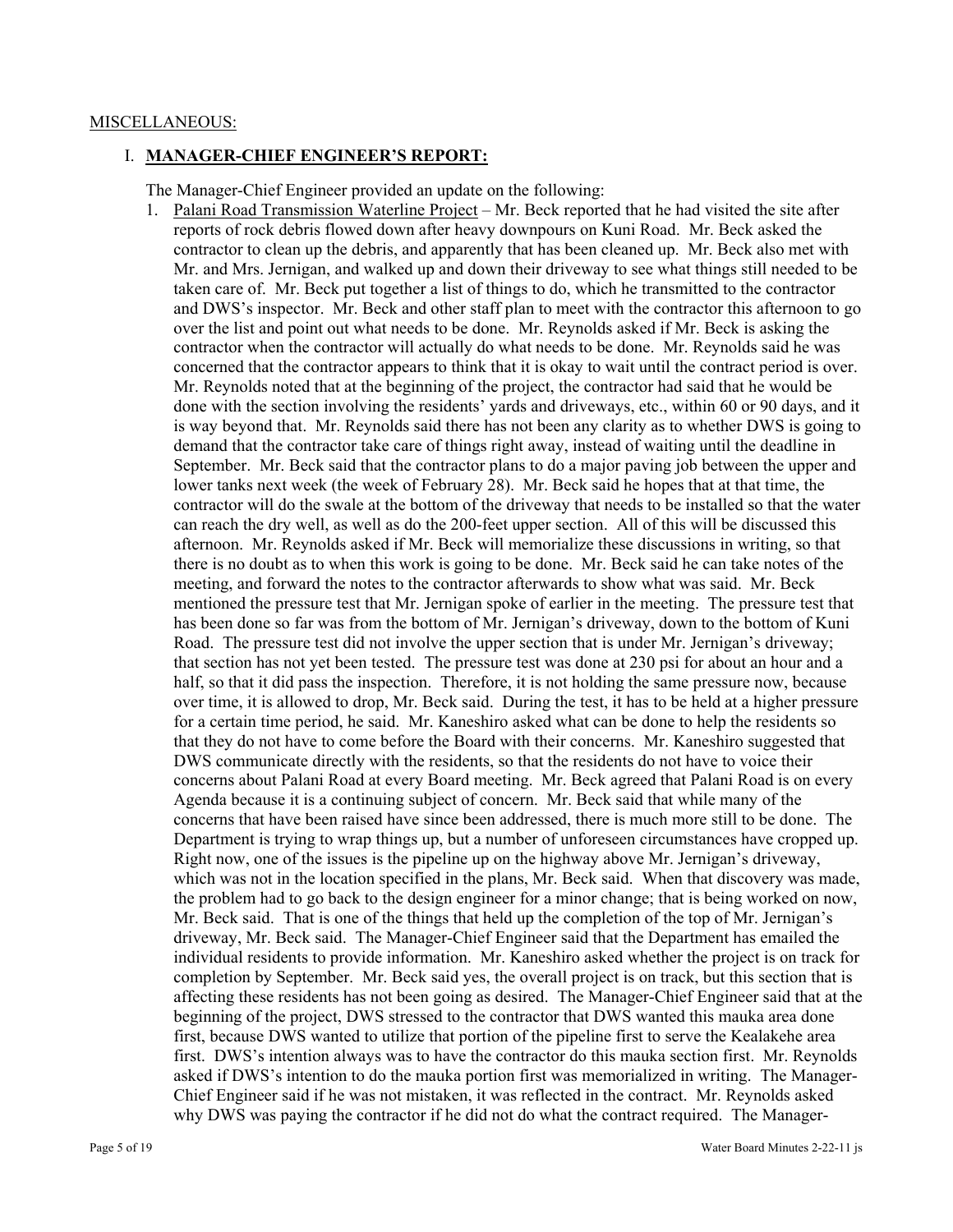Chief Engineer said there were other areas of work that the contractor has completed satisfactorily, such as the tanks and the pipeline, and therefore DWS must pay them when they finish areas of work. The contractor is not getting paid for what they have not done in the mauka portion yet; the contractor is getting paid for what they have done in the makai portion (i.e., the tanks and the pipeline). Mr. Reynolds said that still means to him that the contractor did not do what the contract said. Chairperson Mukai asked whether the initial contract signed with the contractor had a timeline for when the mauka portion was to be completed. The Manager-Chief Engineer said no, there was no timeline, although there was some discussion that the mauka portion should be done first. Mr. Beck said that this was discussed at the pre-bid meeting. The Manager-Chief Engineer said there was no timeline or date regarding the mauka portion in the contract. Mr. Kaneshiro said it was hindsight, but it would have been better to have had *two* contracts for this project: one contract for the upper portion and one contract for the lower portion. In this way, it would have been clear when the upper portion would have to be done. The Manager-Chief Engineer said this was an excellent point, and the idea of two contracts was actually discussed. However, in the interest of saving money, the decision was to make it one contract.

# D. **HELCO RELEASE AND TERMINATION AGREEMENT – LĀLĀMILO:**

A Release and Termination Agreement for the Lālāmilo Windfarm is needed to terminate the June 30, 1986, Power Purchase Agreement between Department of Water Supply and Hawaii Electric Light Company, Inc. (HELCO). There is no budget amount for this project.

The Manager-Chief Engineer recommended that the Board approve the Release and Termination Agreement for the Lālāmilo Windfarm, and that either the Chairperson or the Vice-Chairperson be authorized to sign the documents, subject to approval of Corporation Counsel.

## *(This Item was deferred from the January 25, 2011, Water Board meeting.)*

MOTION: Mr. Taniguchi moved to approve; seconded by Mr. Meierdiercks.

Ms. Myhre said that the current agreement terminates the 1980-vintage Power Purchase Agreement and all subsequent amendments that were made when the original Lālāmilo Windfarm was constructed. The Power Purchase Agreement was then transferred to HELCO. The current agreement terminates that Power Purchase Agreement between DWS and HELCO.

Ms. Garson said that this Item had been deferred because she and the attorneys were negotiating the indemnity and release provisions. She pointed out the specific language dealing with the indemnity and the release. Ms. Garson had sought to limit the release to be not a complete and total release of HELCO, because DWS still remains on the hook to the Department of Land and Natural Resources (DLNR) if there are any hazardous materials left on the property. That was part of the agreement that DWS had with DLNR, so that rather than being a total release of HELCO, there is some limiting language in the current agreement. This is mutually agreed-upon language. She pointed out provisions 4, 5 and 6. DWS had requested that certain items be left on the property, because DWS thought they could use them. DWS is still working to get a permanent lease from the State. If, for some reason, DWS does not get the lease, and if DLNR asks DWS to remove the items still on the property, it will be DWS's responsibility because DWS had asked HELCO to leave them. That was considered fair by the parties, Ms. Garson said. It is a risk that DWS is going to maintain. The current agreement stipulates that if DLNR or anyone acting on DLNR's behalf comes after DWS for certain things such as negligence or misconduct of HELCO in connection with their use of the property, then HELCO will indemnify DWS. HELCO did comply with a remediation plan which it submitted to DWS, so DWS is releasing HELCO from anything contained in the remediation plan. Therefore, there is some risk on behalf of DWS, so it is not a complete release. However, the parties agreed that it was fair, between DWS and HELCO, for what HELCO was releasing DWS, for what HELCO was going to be responsible, and for what DWS was going to be responsible, Ms. Garson said.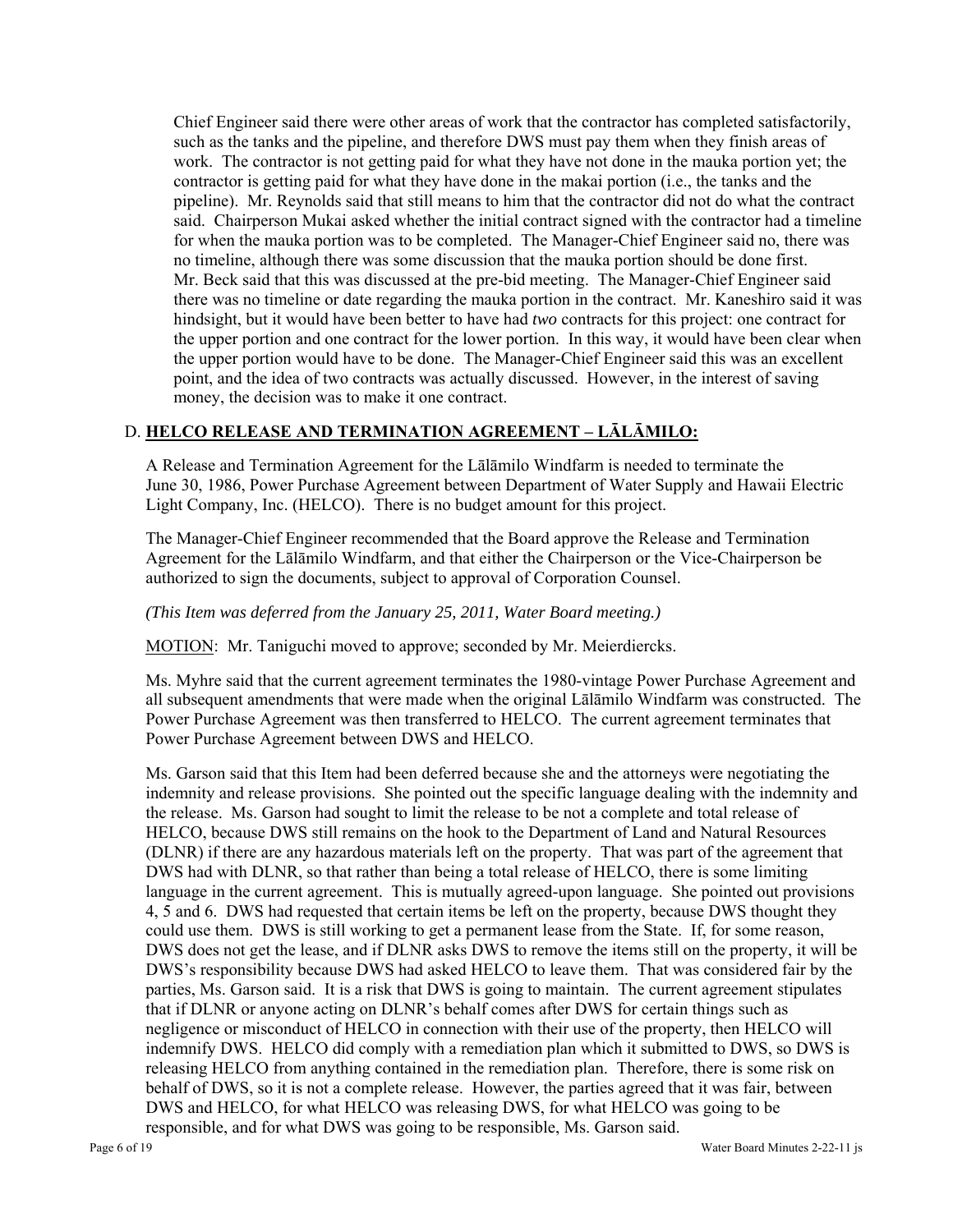Mr. Taniguchi noted that provision number 5 spells out for what HELCO is not released. He asked who would be responsible for any contamination that might be found in the event that DWS tears anything down. He clarified this to mean the building left on site.

Ms. Garson confirmed that this would DWS's responsibility.

Mr. Taniguchi asked whether it would be entirely DWS's responsibility if, for example, asbestos were found underground in the event the building were torn down.

Ms. Garson said that would most likely be DWS's responsibility.

Chairperson Mukai commented that with regards to the windmills, etc., and the related contamination, all of that had been certified as cleaned up and removed. Therefore, the only unknown factor would involve the building that DWS asked HELCO to leave.

Ms. Myhre said that there were also two towers remaining on the property.

Ms. Garson confirmed that these items were things that would have been removed under the previous agreement, but which DWS asked HELCO not to remove. Therefore, there is a risk.

ACTION: Motion carried unanimously by voice vote.

# SOUTH HILO:

# A. **DRINKING WATER STATE REVOLVING FUND RESOLUTION NO. 2011-01:**

*(Note: Resolution requires roll call vote)* 

Resolution No. 2011-**01** is for the project for which DWS has submitted a loan application, under the Drinking Water State Revolving Fund (DWSRF). One of the prerequisites for the loan is a Resolution approved by the Water Board. This Resolution is specifically identified for the following project: JOB NO. 2008-940, KULA'IMANO PRODUCTION WELL AND SUPPORTING FACILITIES, and authorizes the Manager-Chief Engineer or Deputy to execute loans and/or grants with the State Department of Health (DOH) for up to \$3,500,000.00.

The Manager-Chief Engineer recommended that the Water Board adopt DRINKING WATER STATE REVOLVING FUND RESOLUTION NO. 2011-01, subject to the approval of Corporation Counsel.

MOTION: Mr. Meierdiercks moved to approve; seconded by Mr. Taniguchi.

The Manager-Chief Engineer said this project is to outfit an existing exploratory well in Kula'imano, which is mauka of the highway.

Mr. Uyehara said this well is meant to replace the mauka springs. DOH funds projects like this, which outfit wells to replace surface water sources, he added. This is a straightforward project, involving the outfitting of an exploratory well to be a production well.

Mr. Taniguchi asked if this project was on DWS's C.I.P. budget.

The Manager-Chief Engineer said the interest portion of this SRF loan is budgeted for already.

ACTION: The Secretary took a roll call vote: Mr. Greenwell (Aye); Mr. Kaneshiro (Aye); Mr. Meierdiercks (Aye); Mr. Perry (Aye); Mr. Reynolds (Aye); Mr. Taniguchi (Aye); Chairperson Mukai (Aye). Motion carried with 7 Ayes and 0 Nays; and 2 Absent (Messrs. Harai and Lindsey).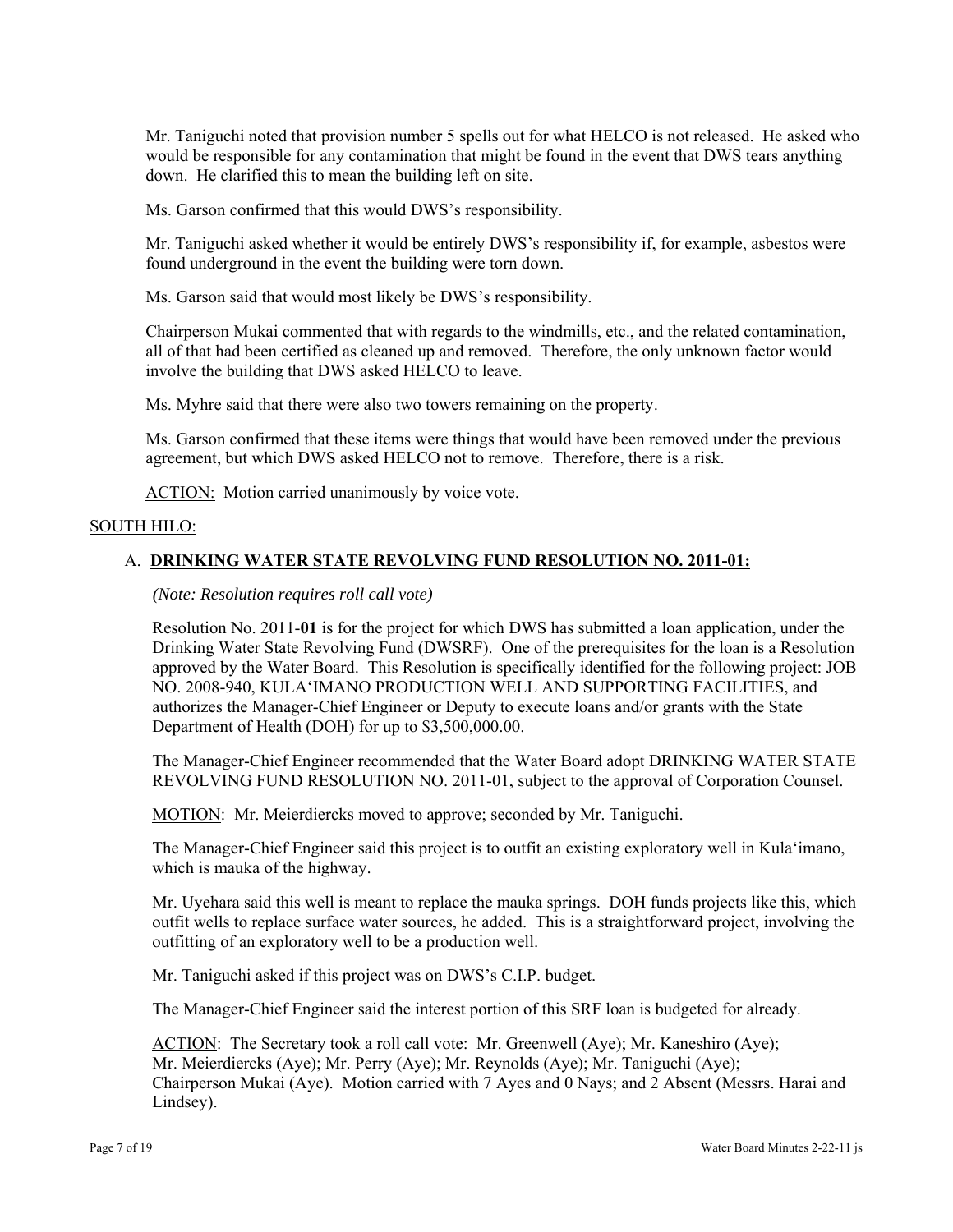## B. **DRINKING WATER STATE REVOLVING FUND RESOLUTION NO. 2011-02:**

*(Note: Resolution requires roll call vote)* 

Resolution No. 2011-**02** is for the project for which DWS has submitted a loan application, under the Drinking Water State Revolving Fund (DWSRF). One of the prerequisites for the loan is a Resolution approved by the Water Board. This Resolution is specifically identified for the following project: JOB NO. 2005-875, PĀPA'IKOU TRANSITE AND G.I. PIPELINE REPLACEMENT – PHASE 1 AND 2, and authorizes the Manager-Chief Engineer or Deputy to execute loans and/or grants with the State Department of Health for up to \$5,000,000.00.

The Manager-Chief Engineer recommended that the Water Board adopt DRINKING WATER STATE REVOLVING FUND RESOLUTION NO. 2011-02, subject to the approval of Corporation Counsel.

MOTION: Mr. Kaneshiro moved to approve; seconded by Mr. Meierdiercks.

The Manager-Chief Engineer said this project was similar to the previous SRF project on the Agenda, except that this project has been underway for four or five years. This project involves replacing old existing transline and galvanized iron (GI) pipeline in the Pāpai'ikou area. He noted that this is an interest-only loan, with capital monies coming from the State Revolving Fund (SRF).

Mr. Meierdiercks asked how soon this project and the previously discussed SRF project will be put out to bid.

The Manager-Chief Engineer said it would go to bid as soon as all of the paperwork is submitted and approval comes from DOH.

Mr. Uyehara said that DWS is trying to get the Kula'imano project out to bid by the end of this fiscal year, so it will probably be in May or June of this year. On the Pāpa'ikou project, the design is complete, he said.

Mr. Meierdiercks said that then, it could go to bid pretty soon.

Mr. Kaneshiro said he had a general question regarding whether DWS had any replacement schedule for old pipelines. He noted that he had not heard of waterlines bursting on this island, whereas it seems to happen all the time on Oahu. Mr. Kaneshiro said he was just curious whether DWS had such a replacement schedule, or if DWS just waits until a pipeline breaks.

The Manager-Chief Engineer said that DWS does not have a formal replacement schedule. Instead, DWS goes by what pipelines give the Department the most problems; those pipelines are the ones that DWS tries to fix. DWS does not have the money to conduct a set replacement program. There are no C.I.P. monies or facilities charges coming in amid the bad economy. Because of this, DWS will increasingly resort to SRF funding and loan/grants from the federal government. DWS is going after whatever kinds of low-interest, or free, monies that the Department can find, because DWS simply does not have the C.I.P. funds anymore.

ACTION: The Secretary took a roll call vote: Mr. Greenwell (Aye); Mr. Kaneshiro (Aye); Mr. Meierdiercks (Aye); Mr. Perry (Aye); Mr. Reynolds (Aye); Mr. Taniguchi (Aye); Chairperson Mukai (Aye). Motion carried with 7 Ayes and 0 Nays; and 2 Absent (Messrs. Harai and Lindsey).

Chairperson Mukai noted that the Big Island is in a lot better shape than Oahu or Maui, in terms of its water infrastructure. Oahu and Maui, along with many Mainland cities, have hit critical mass with their superannuated infrastructure.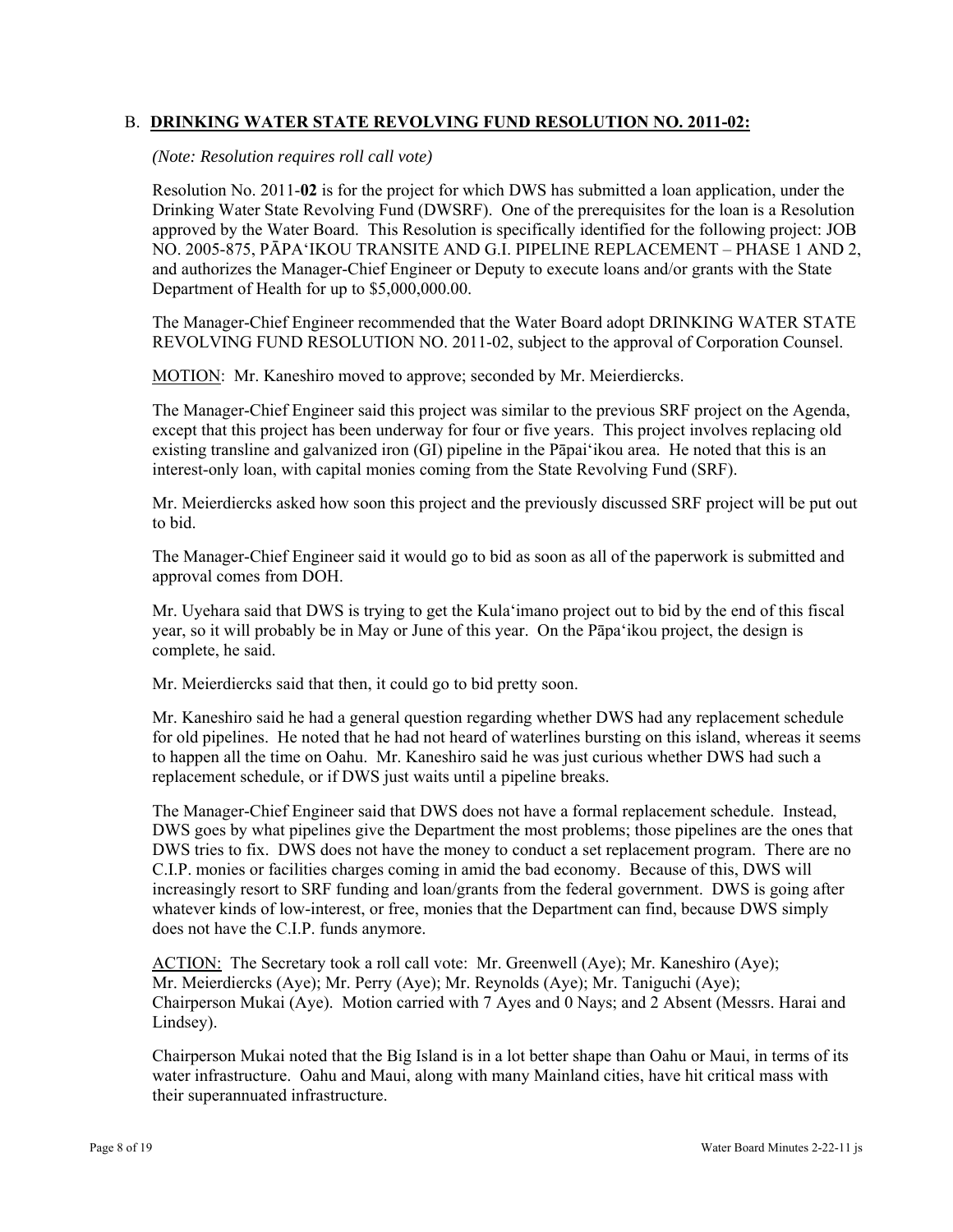The Manager-Chief Engineer said that the Big Island for the most part lacks the corrosive type of soil that Oahu and Maui have, and DWS has been very careful about what kind of pipeline it puts into the ground. These factors help the Big Island's infrastructure a lot, he said. However, DWS's operational cost is much higher than the other islands, due to the Big Island's size and the fact that each community has a separate water system dating back to plantation days. Each community on the Big Island has its own source, transmission line and their own storage, so improvement costs here are astronomical. On Oahu, the entire island can share infrastructure, etc.

Mr. Greenwell asked how much galvanized pipe is still left on the Big Island.

The Manager-Chief Engineer said very little is left here. Over the years, DWS has been very diligent in changing out the galvanized pipe. What remains is largely in the old plantation areas of Hāmākua, Kohala and Puna, but there is not nearly as much as there was 20 years ago because DWS has been working to replace the galvanized pipe. He noted that the size ranges from 1 ½ inch to 3 inch.

## PUNA:

# A. **JOB NO. 2006-899, 'ŌLA'A NO. 6 PRODUCTION WELL AND 1.0 MG RESERVOIR:**

The contractor, Isemoto Contracting Company, Ltd., is requesting a contract time extension of 183 calendar days. This is the first time extension request for this project.

| Ext.<br>#                           | From (Date) | To (Date) | Days<br>(Calendar) | Reason                                                                                 |
|-------------------------------------|-------------|-----------|--------------------|----------------------------------------------------------------------------------------|
|                                     | 5/26/11     | 11/25/11  | 183                | Delays in receiving approval of the Medium<br>Voltage switchgear submittal from HELCO. |
| Total Days (including this request) |             | 183       |                    |                                                                                        |

The project completion date must be extended due to delays in receiving submittals from the subcontractor / manufacturer, and in obtaining approval from HELCO for the Medium Voltage Switchgear submittals. The switchgear equipment could not be ordered until HELCO approved the switchgear submittal. The switchgear submittals were submitted to HELCO on July 23, 2010, and HELCO approved the switchgear on January 17, 2011.

Staff has reviewed the request and finds that the extension of 183 calendar days is justified.

The Manager-Chief Engineer recommended that the Board grant this contract time extension of 183 calendar days to Isemoto Contracting Company, Ltd. for JOB NO. 2006-899, 'ŌLA'A NO. 6 PRODUCTION WELL AND 1.0 MG RESERVOIR. If approved, the contract completion date will be extended from May 26, 2011 to November 25, 2011.

MOTION: Mr. Reynolds moved to approve; seconded by Mr. Perry.

Mr. Uyehara noted that this is the first time extension request for this project. The electrical subcontractor submitted the electrical switchgear submittal to HELCO, which took a while to review the submittal, Mr. Uyehara said. This equipment has a 24-week lead time (i.e., 20 weeks to manufacture, and four weeks to ship to the Big Island). Because HELCO took a while to approve the submittal, the delay pushed the clock on the entire project out six months or so, Mr. Uyehara said. The initial time request came in a lot higher, 230 or so days, but DWS asked the contractor to revise their schedule and have their sub-contractors work on the site at the same time to speed things up. The contractor is trying to do so, Mr. Uyehara said.

Mr. Taniguchi asked Mr. Uyehara to explain how the process works. He said he did not even know what a switchgear was.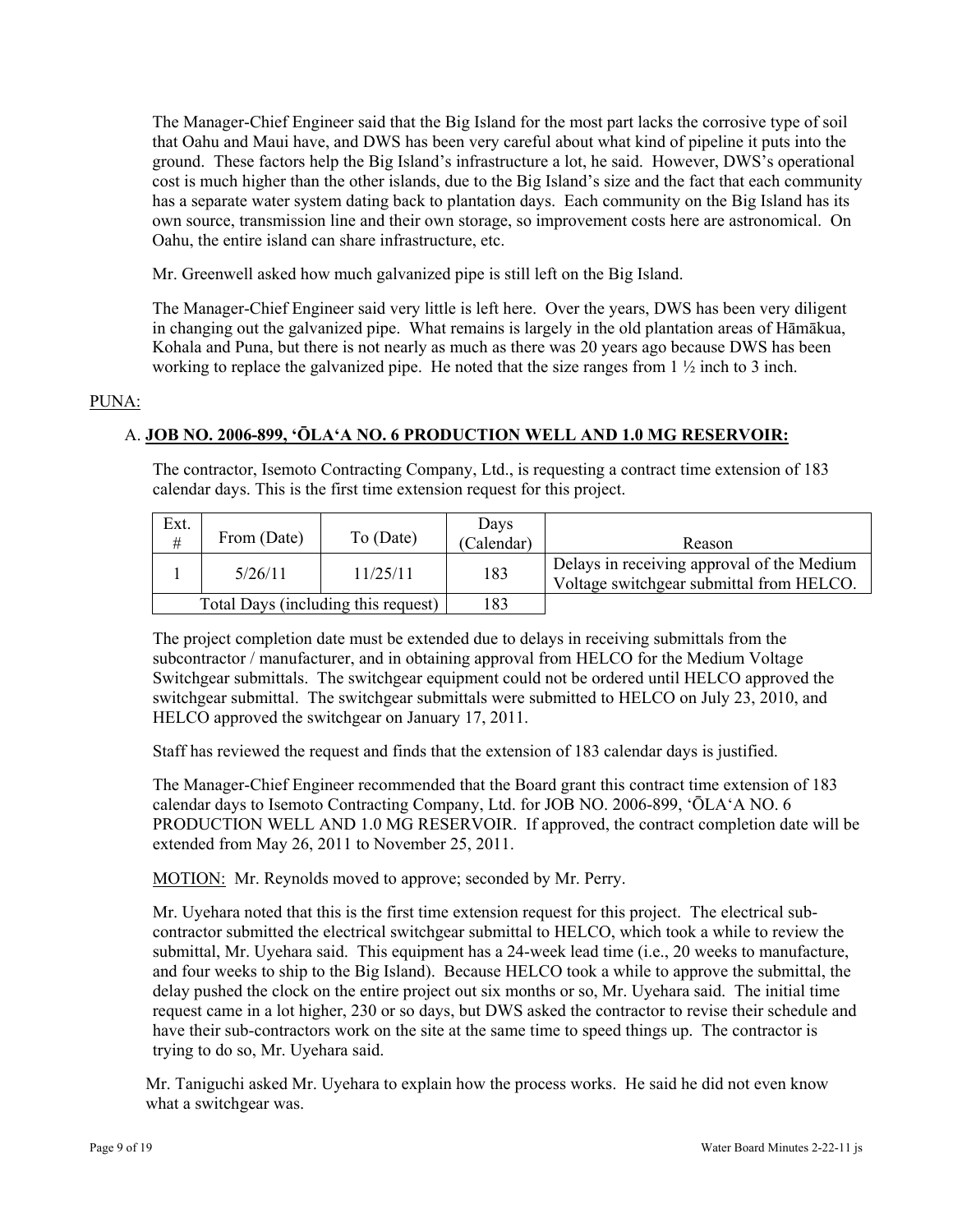Mr. Uyehara said that the switchgear equipment controls the power to the well. The equipment is not stocked on the manufacturer's shelves. The manufacturer gets the specifications of the project and the loads required, and will manufacture the equipment once he receives a purchase order. The equipment had that 20-week manufacture time and the four-week shipping time. For this project, the process started in April last year. Mr. Uyehara said in the contractor's defense, the contractor did what he could and got the submittals to HELCO and DWS in a timely manner; the contractor was submitting these long lead item submittals by June or July last year. Mr. Uyehara said it was only recently, within the last year or so, that DWS learned that HELCO was taking this long to review the submittals. He said the contractor will work backwards and do their best to get their submittals to DWS on time to account for the three-week review time by HELCO.

Mr. Taniguchi asked whether the responsibility for getting HELCO's approval lay with the electrical sub-contractor.

Mr. Uyehara confirmed this.

Mr. Taniguchi said that the electrical sub-contractor should then calculate that time into their particular bid to the general contractor.

Mr. Uyehara agreed that they should.

Mr. Taniguchi asked who is responsible for letting DWS know that there is a delay like this.

Mr. Uyehara said it would be the contractor's responsibility.

Mr. Inaba noted that at last month's meeting, he cited a similar case of HELCO taking a long time to review the electrical submittals for the Āhualoa project.

Mr. Taniguchi said he was not at the meeting last month to hear this.

Mr. Inaba said that DWS is trying to find out how, on future projects, that DWS can assure that HELCO will provide a timely review. Mr. Inaba said his understanding is that HELCO does not review the electrical submittals until DWS approves the submittals. DWS is trying to find of way of getting the consultant to work directly with HELCO to streamline the process.

Mr. Taniguchi asked whether DWS had asked HELCO what was taking so long.

Mr. Uyehara said that DWS's electrical sub-consultant on the design team had questioned HELCO. HELCO simply responded that it was taking that long, Mr. Uyehara said.

Chairperson Mukai asked DWS to draft a letter to HELCO to seek in writing what HELCO's process is, in an effort to understand the process and relay the information to DWS's contractors.

Mr. Uyehara suggested that DWS's design consultants should get that information, too. This would be in hopes of shortening the submittal review process, he added.

The Manager-Chief Engineer said that normally, the electrical sub-contractor on the design portion *does*  confer with HELCO because he wants to make sure that whatever he puts in the plans will be approved by HELCO. When the drawings come in, the contractor bids on the drawings and selects his team, which includes an electrical sub-contractor. The electrical sub-contractor then takes the drawings and sends them to the manufacturer who then provides a shop drawing of how it will be manufactured. The electrical sub-contractor sends the shop drawing to DWS, and DWS in turns sends the drawing to the electrical consultant, who sends it to HELCO. That is how the approval process goes, the Manager-Chief Engineer said. It is a lengthy process, but it is a good process because the design team is supposed to have already gotten approval from HELCO. However, sometimes, standards change, or HELCO changes, or it may even depend on the person at HELCO who is reviewing the submittals.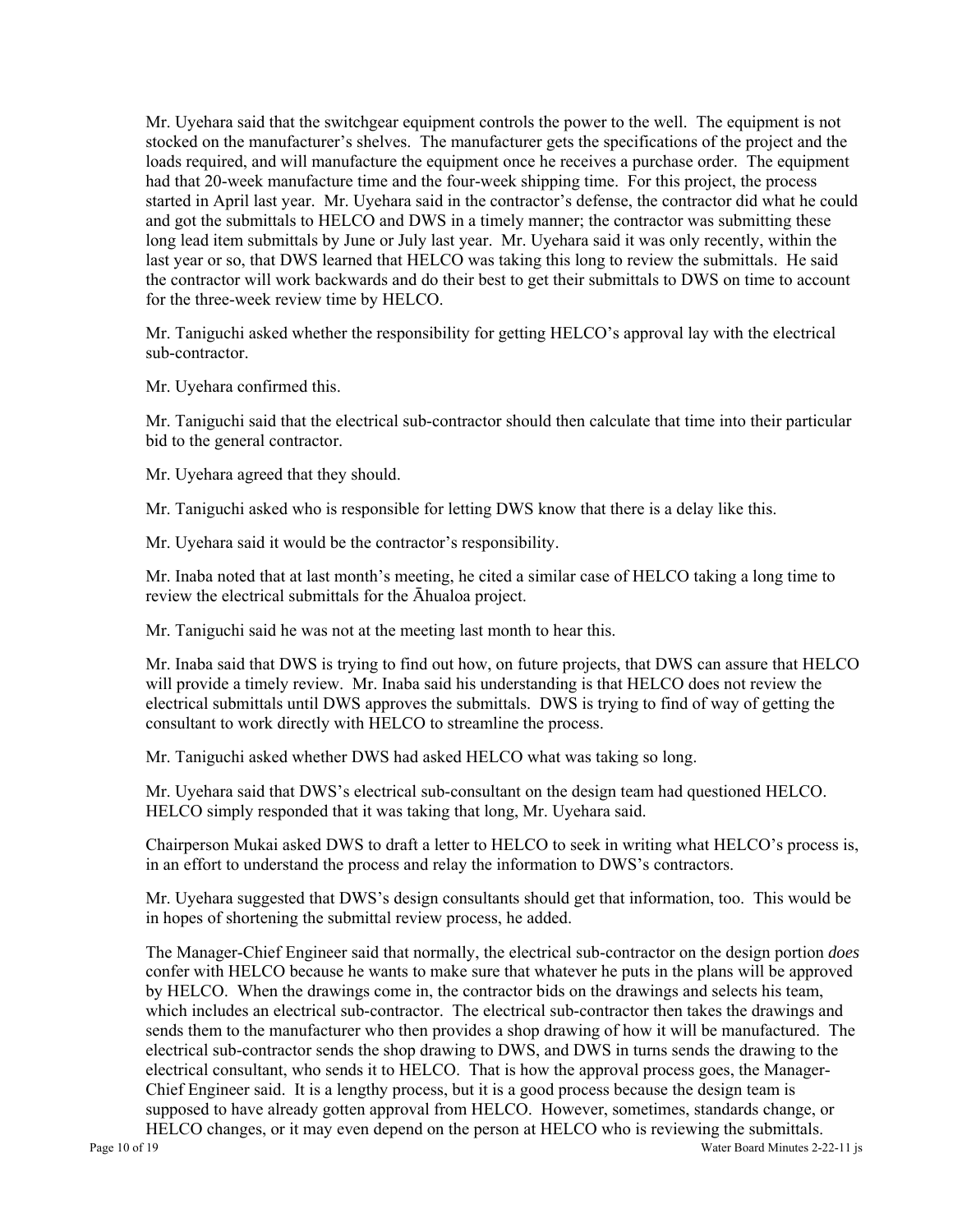Every engineer has his own different way of doing things, he said. In all of his time at Water Supply, the Manager-Chief Engineer has observed that this process has given DWS problems. DWS has tried all different ways of dealing with it, and things go well for a while, and then slip back into being stalled, he said.

Chairperson Mukai reiterated his request that DWS get something in writing from HELCO on the process. In that way, if something does change down the road, DWS can point to the documentation and say that HELCO is veering from its own guidelines.

ACTION: Motion carried unanimously by voice vote.

# SOUTH KOHALA:

# A. **INTER-GOVERNMENTAL AGREEMENT BETWEEN THE STATE OF HAWAI'I – DEPARTMENT OF LAND AND NATURAL RESOURCES AND THE COUNTY OF HAWAI'I – DEPARTMENT OF WATER SUPPLY: REGARDING DEDICATION OF WAIMEA EXPLORATORY WELL:**

The Water Board approved an inter-governmental agreement between the Department of Land and Natural Resources (DLNR) and the Department of Water Supply at the September 28, 2010, Water Board meeting. However, the State is requesting changes to subject agreement.

*(This Item was deferred from the January 25, 2011, Water Board meeting.)* 

Ms. Garson apologized that there was no Recommendation here, which was an oversight on her part. She recommended that the Board approve the INTER-GOVERNMENTAL AGREEMENT BETWEEN THE STATE OF HAWAI'I – DEPARTMENT OF LAND AND NATURAL RESOURCES AND THE COUNTY OF HAWAI'I – DEPARTMENT OF WATER SUPPLY: REGARDING DEDICATION OF WAIMEA EXPLORATORY WELL, and that either the Chairperson or the Vice-Chairperson be authorized to sign the agreement, subject to approval by Corporation Counsel.

MOTION: Mr. Meierdiercks moved to approve; seconded by Mr. Taniguchi.

Mr. Reynolds asked if the Board had received the changes to the Agreement.

Ms. Garson apologized for not providing a red-lined version to the Board, but said that the version that was emailed to the Board and distributed via hard copy today contained the changes.

Mr. Reynolds asked whether Ms. Garson was satisfied with the changes to the Agreement.

Ms. Garson confirmed that she was satisfied with the changes. One of the issues with the original version of the Agreement was that the State had allocated the water units among various State agencies. The State came back and said it did not want the Agreement to state exactly which State agencies had been allocated water units. Ms. Garson said that the State agencies included the Department of Hawaiian Home Lands (DHHL), the Department of Education (DOE), and the Department of Accounting and General Services (DAGS). The State did not want to specify which division or State agency were getting allocations. This was a problem for DWS, because DHHL was allocated 300 units, and decisions had been made based on that allocation, Ms. Garson said. Therefore, DWS insisted that at least DHHL had to be mentioned in the Agreement. Ms. Garson said that in Paragraph 3, it says that "the State has allocated 100 of the above units to DHHL." The State ultimately agreed to at least put the DHHL units in there. Basically, there are 100 units that the State has assigned to a parcel that they own, and those units are to be later assigned out to other State agencies that the State will name later, Ms. Garson said. Another issue involved a disagreement over the language of the indemnification clause. The State wanted language that said that DWS would indemnify the State, relating to anything that the State did. The current language narrowed that a bit, saying that DWS will indemnify the State,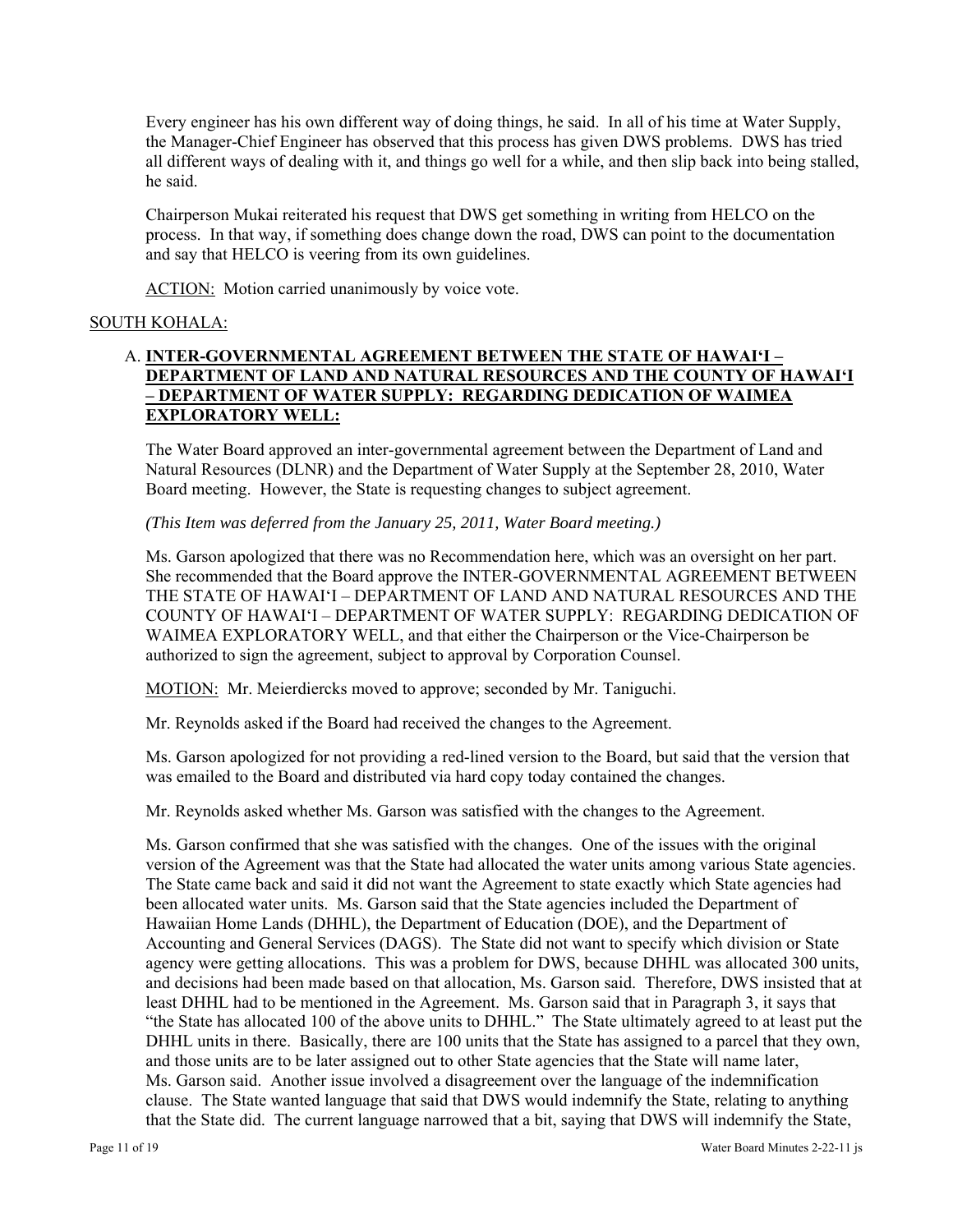relating to the development or operation of the well by DWS. The well was originally the State's, and the State is transferring the well to DWS. DWS has already made improvements, so if there is anything that DWS did wrong, DWS is responsible. If there is anything that the State did wrong before, the State is going to maintain responsibility for that. Those were the main things, Ms. Garson said. She noted that the State added some language in Paragraph 1 about the State administering the water and land development program, to show that the State is doing something in furtherance of their water and land development program. DWS did not have a problem with that language, she said.

Mr. Greenwell asked Ms. Garson if DWS is treating the State in this Agreement the same way it would treat a developer. He asked if the State was asking for more than their share.

The Manager-Chief Engineer said that if this were a developer, the developer would have gotten a lot more water than the State did. Normally, the developer gets 2/3rds of the water, and DWS gets 1/3. The State here is only asking for 400 units, so actually DWS is getting the bulk of the water. It is a good deal for DWS.

ACTION: Motion carried unanimously by voice vote.

#### MISCELLANEOUS:

# A. **DEPARTMENT OF WATER SUPPLY PROPOSED OPERATING AND CAPITAL IMPROVEMENT BUDGETS FOR FISCAL YEAR 2012:**

The Department's FY 2012 Operating Budget includes water sales revenues estimated with a 6.8% increase over FY 2011 rates. An increase of 3.7% had previously been approved for FY 2012, but did not incorporate increases in health care retirement costs. The 6.8% increase was calculated by R.W. Beck to cover these costs, as well as costs associated with transferring the Department's billing system to the Honolulu Board of Water. This budget does not include salary reductions for employee furloughs.

The Department's FY 2012 CIP Budget totals \$29.8 million, to be funded by SRF loans (\$13.3 million) and GO Bonds/CIP Reserve (\$16.5 million).

The Manager-Chief Engineer recommended that the Water Board approve the Department's FY 2012 Operating and CIP budgets on this first of two readings. The Manager-Chief Engineer also recommended that a public hearing on the proposed Operating and Capital Improvement Budgets for FY 2012 be held at **9:45 a.m. on March 22, 2011**, just prior to the regular Water Board meeting.

MOTION: Mr. Meierdiercks moved to approve; seconded by Mr. Taniguchi.

Chairperson Mukai noted that the synopsis mentions the increase in health care costs, which affects every department in the County.

Mr. Sumada said that this was the first of two readings of the Budgets, and there will be a Public Hearing on the Budgets just prior to next month's regular Board meeting, as required in order to approve the Budgets. He noted that the FY2012 Budget reflects the 6.8 percent water rate increase that DWS is looking at, and that is incorporated in the revenues.

Mr. Taniguchi noted that on the Salaries, the increase budget-to-budget is 6 percent, but on a budget-toprojected basis, the increase is 13 percent over the previous year. He asked for a bit more clarification next time, showing whether it was due to some vacant positions, people leaving the Department, or positions that DWS needs to fill, etc. Dollar-wise, this represents an increase of about \$1 million, he said. He said he would feel more comfortable with more clarification.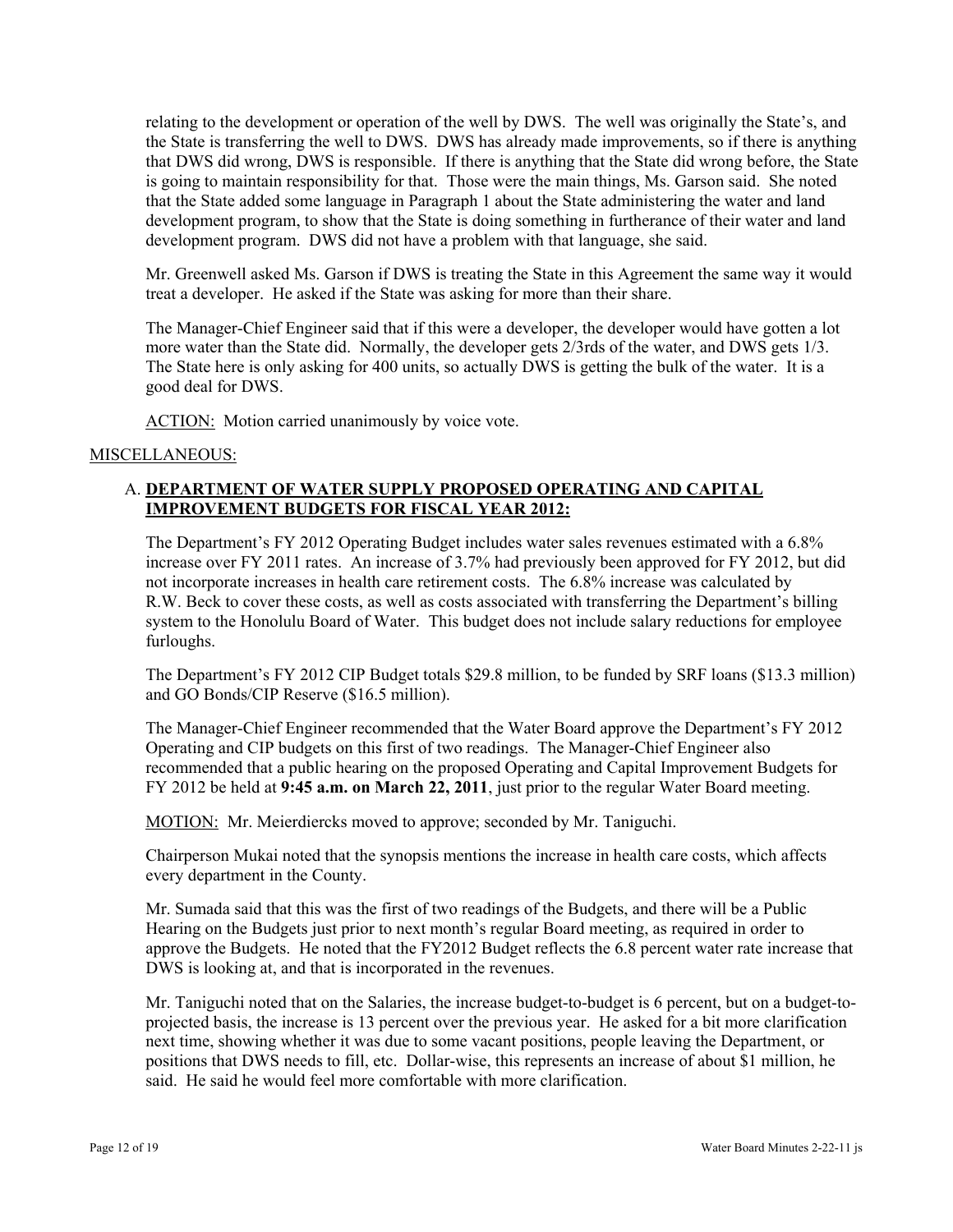Mr. Reynolds asked about the increase in employee benefits, with this fiscal year projected figure at \$5 million versus the fiscal year *proposed* figure at \$5.7 million. He asked what the reason was for the increase.

Mr. Sumada said that was the item where DWS was being asked to pre-fund the Employer Union Trust Fund (EUTF) at a substantially higher amount than in previous years. This is to fund future retiree health costs, he said. This was actually computed for all of the counties and the State as well, Mr. Sumada said, adding that this was a relatively new health care component that each jurisdiction has to address in terms of how to pay for it. Actuaries were hired to analyze all of the employees who were hired, how many are going to be retiring, and what health care costs are going to be when they are retired. A few years ago, it was determined that jurisdictions needed to fund that now, instead of waiting until the employees retired. The actuaries do an analysis every two years to determine how much the jurisdictions are required to contribute, and DWS's contribution increased by about \$1 million, Mr. Sumada said.

ACTION: Motion carried unanimously by voice vote.

# B. **WATER RATE STUDY:**

R.W. Beck has recalculated water rates for FY 2012, and adjusted the increase from 3.7% to 6.8%, based on revised expenditure estimates for health care retirement costs and billing system conversion. No changes were made to the already-approved rate increases of 2.2%, 4.3% and 2.7% for FY13, FY14, and FY15; however, rates for these periods do require revision if FY 2012 rates are increased 6.8% as proposed.

Public hearings are planned for Wednesday, March 30, 2011 at 6:00 p.m. at Aupuni Center in Hilo, and on Thursday, March 31, 2011, at 6:00 p.m. at West Hawai'i Civic Center.

The Manager-Chief Engineer recommended that the Water Board schedule public hearings in Hilo and Kona to hear testimony related to approving R.W. Beck's 6.8% increase to FY 2012 water rates, and the corresponding revision to FY13, FY14, and FY15 rates. The Manager-Chief Engineer further recommended that the Water Board hold the public hearings on Wednesday, March 30, 2011 at 6:00 p.m. at Aupuni Center in Hilo, and on Thursday, March 31, 2011, at 6:00 p.m. at West Hawai'i Civic Center.

MOTION: Mr. Meierdiercks moved to approve; seconded by Mr. Taniguchi.

Mr. Sumada said that these were the rates generated by R.W. Beck, who computed a 6.8 percent increase, from a previously-approved 3.7 percent for FY2012. He drew the Board's attention to the fact that the consumption rates do not actually change from FY2012 onward over the next three years. What is changing is the standby charges; all of the increases occur in the standby charges, he said. R.W. Beck felt that DWS needed to get the standby cost closer to the cost of service, so that is how R.W. Beck worked those rates out.

Mr. Greenwell asked whether the rate increases will be put to the public in dollars and cents, or as a percentage.

The Manager-Chief Engineer said it would be the actual rates, based on the percentage increase.

ACTION: Motion carried unanimously by voice vote.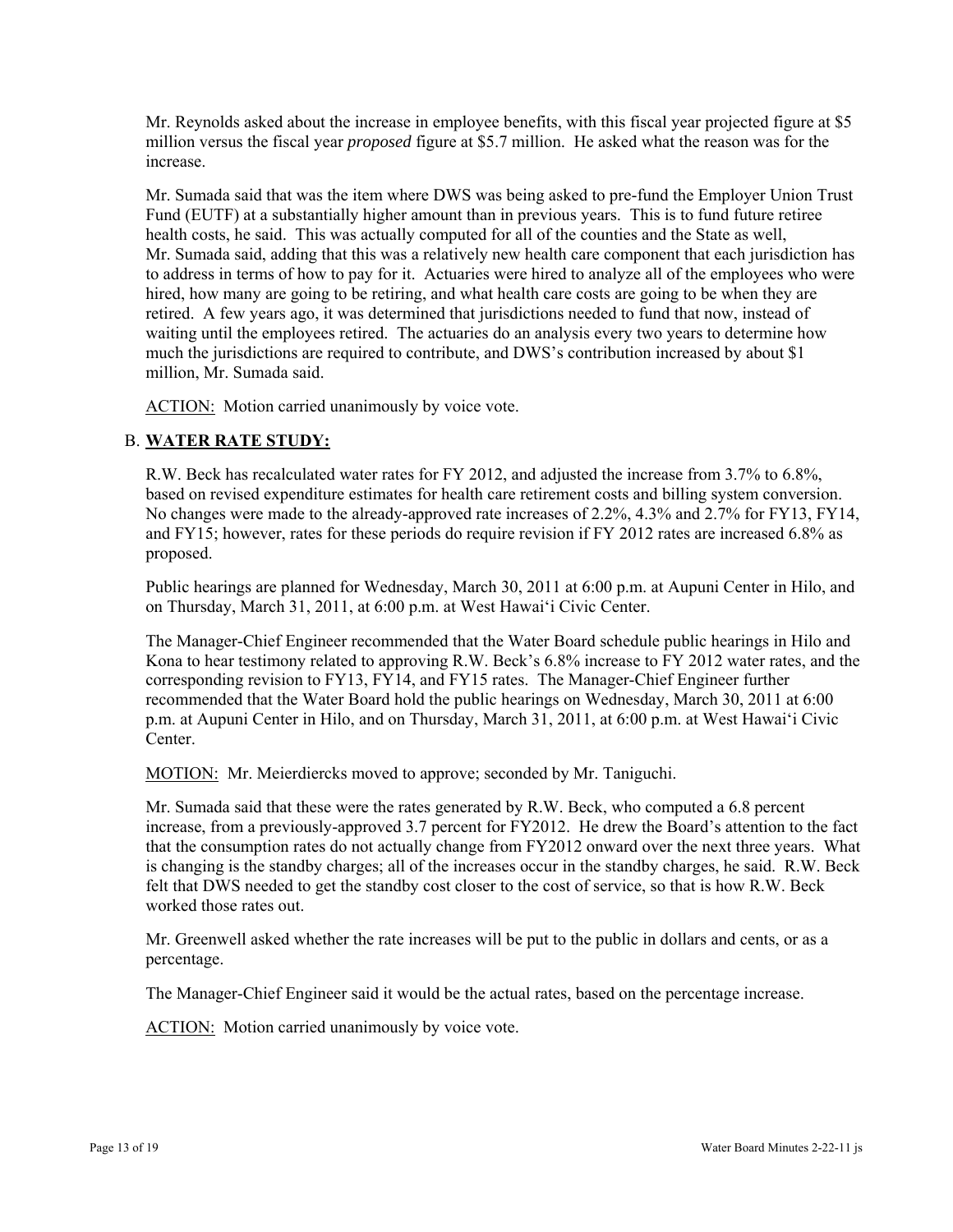# C. **REPORT OF AD HOC FINANCE COMMITTEE:**

The Water Board's Ad Hoc Finance Committee Chairperson, Mr. Art Taniguchi, has been investigating the three focus areas (DWS's policies on credit card use, cash control and vehicle take-home), which encompass the scope of the Committee's work. At this meeting, the Committee may do the following:

- Discussion/action on vehicle take-home policy.
- Discussion of DWS's cash handling procedures and proposed changes.

The Committee met with the Manager-Chief Engineer and Mr. Sumada on February 18, 2011, Mr. Taniguchi said. Regarding the **cash handling procedures**, Mr. Sumada told the Committee that DWS will be converting its billing system from the present vendor in Canada to the Honolulu Board of Water Supply, which is already handling the billing for Maui and Kauai. Moving to a new system will allow DWS to go to a "lock box" system, as recommended by the Legislative Auditor's Office. This makes a lot of sense, rather than doing everything manually, Mr. Taniguchi said. He said there are protocols that must be gone through to make sure that the machines can scan everything properly, etc. Once the lock box system is in place, the handling of cash from remote locations will be a moot point, he said. Regarding the IT concerns mentioned earlier in Accuity's report, Mr. Sumada has already been taking steps in that direction. Mr. Taniguchi noted that in the audit, the good news was there were no repeat items on cash handling (which had been mentioned in the Legislative Auditor's report). Mr. Sumada and the Finance Division deserve to be commended for that, Mr. Taniguchi said.

Regarding the **vehicle take-home policy**, the Manager-Chief Engineer drafted a policy after receiving copies of the other counties' policies. DWS is in the process of making an all-encompassing policy for take-home vehicles, which needs to include the Manager-Chief Engineer and Deputy's use of vehicles as well. He noted that the Manager-Chief Engineer and Deputy are both on 24/7 call in the event of emergencies, so that element will be part of the policy. The topic of vehicle decals came up as an ancillary item. Some of DWS's vehicles still do not have decals with the Department's new slogan. The Manager-Chief Engineer is going to look into getting a dollar amount on new decals. Mr. Taniguchi said he was at a sign company where decals for the Police Department were being put on, and it turned out that the price was not too high. DWS may get new decals if the price is not too high and if DWS can do its own application of the decals, he said.

The last item discussed was whether DWS is required to have "For Official Use Only" on its vehicles. Neither Honolulu Water Supply nor DWS have this language on its decals, and the Committee is asking clarification from Corporation Counsel on whether this is required.

Mr. Taniguchi noted that good progress has been made on the Committee's remaining items, and thanked the Manager-Chief Engineer for his hard work with the Committee.

# D. **HELCO RELEASE AND TERMINATION AGREEMENT – LĀLĀMILO:**

*(This Item was handled earlier in the meeting.)* 

# E. **ENERGY MANAGEMENT ANALYST REPORT:**

The following areas were covered:

- DLNR Lease Application status
- DWS's Green Initiatives
- DWS's Draft Energy Policy Statement Discussion and possible adoption of Energy Policy Statement

Ms. Myhre said that she attended the DLNR Land Board meeting in Honolulu on February 11, 2011, where she presented DWS's request for a 50-year lease on the Lālāmilo property. The Land Board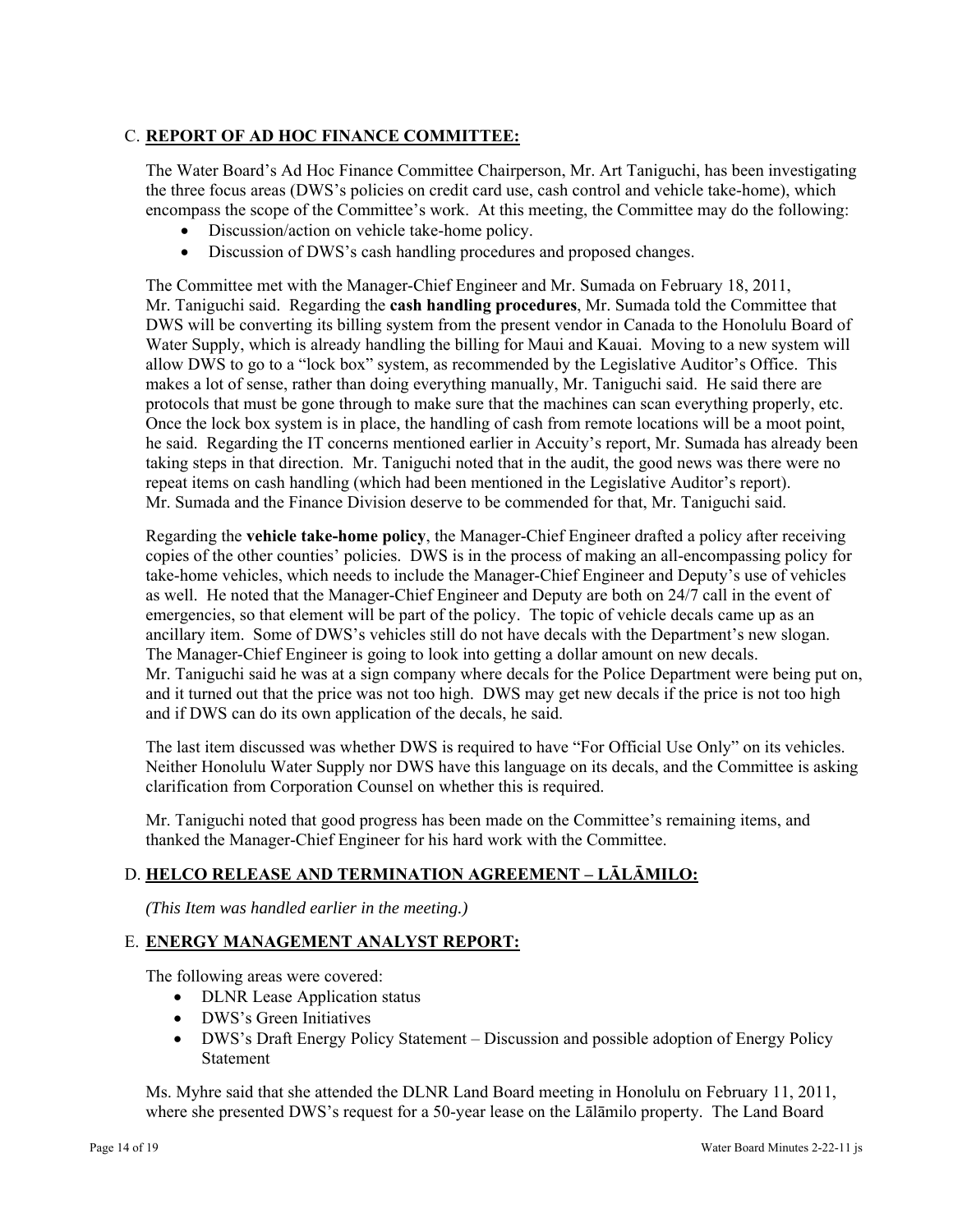unanimously voted in favor of approving the lease *in concept*. With the approval came a Right of Entry agreement, which enables DWS to access the property's infrastructure. Ms. Myhre noted that DWS has power lines there that serve the Department's wells, and access to the property means that DWS can maintain them as before. Access to the property also means that DWS can ensure that the building left on site can be safeguarded against vandalism. To obtain the final lease, DWS will be contracting with a third-party wind energy provider who will conduct an Environmental Assessment (EA), which will primarily make sure that the future windfarm will not affect any endangered birds or bats. This EA process will take about a year. Once the EA is completed, DWS will go back to the Land Board and ask for the final lease. Regarding rent for the property, the rent will be free for one year, once the lease is approved. DWS will not be paying the lease rent; the third-party wind energy provider will pay the lease rent.

Turning to the Green Initiatives, Ms. Myhre included some year-end numbers that were interesting, that indicate what energy use was like over the past several years. She noted that the Chairperson had asked her to look into leak detection, and on Page 3 of the Green Initiatives report, there are numbers to show how things have improved over time. Prior to 2005, there is not very good data, but if the numbers were better, the Board would see a trend where DWS's leak detection has improved significantly.

Mr. Kaneshiro noted that since January 2010, DWS's average rate of un-metered water was about 18 percent, whereas The American Water Works Association (AWWA) reports that the national average is about 15 percent. DWS's average is slightly higher than the national average, he said.

Ms. Myhre said that she has learned that that 15 percent figure is actually low. Ms. Myhre heard at a Hawai'i Rural Water Association class she is taking that the actual average percentage for rural water systems nationwide is more like the 20 percent range. Given the Big Island's size and number of independent water systems, DWS at 18 percent is doing pretty well, albeit with some ways to go, she said.

The Manager-Chief Engineer said that 18 percent is pretty good, considering that the Big Island has 23 separate water systems.

Mr. Kaneshiro said that with all of what is being done by DWS to bring DWS's average un-metered water down to 15 percent, his question was pretty much answered.

The Manager-Chief Engineer said the person in charge of leak detection is constantly out in the field checking for leaks. DWS has spent a lot of money on the PermaLogger leak detection equipment, and DWS's leak detection person is doing a good job finding the leaks.

Chairperson Mukai said that as he recalled, the leak detection program was saving DWS in the six figures – somewhere around \$100,000.00. The program pretty much paid for itself, he said.

The Manager-Chief Engineer said the leak detection program has two benefits: finding the leaks means much less energy consumption for pumping, and leak detection also delays the need for future capacity improvements since there is extra water that DWS can supply.

Mr. Perry asked whether there was a need for more manpower to do leak detection.

The Manager-Chief Engineer said DWS had looked at that for some point in time. Right now, the leak detection person has an assistant. DWS is thinking of maybe having a similar position out in Kona, but fortunately the Kona system is a relatively new system, unlike the Hilo system. He explained that there is not as much leakage in the Kona system, compared with the Hilo/Mountain View system.

On the draft Energy Policy Statement, Ms. Myhre said she said she had reworked it a bit, tying in the Energy Policy with the Vision and Mission Statements. She said she also worked to make the Energy Goals into a more succinct sentence. She read her latest version: "The Department strives to highly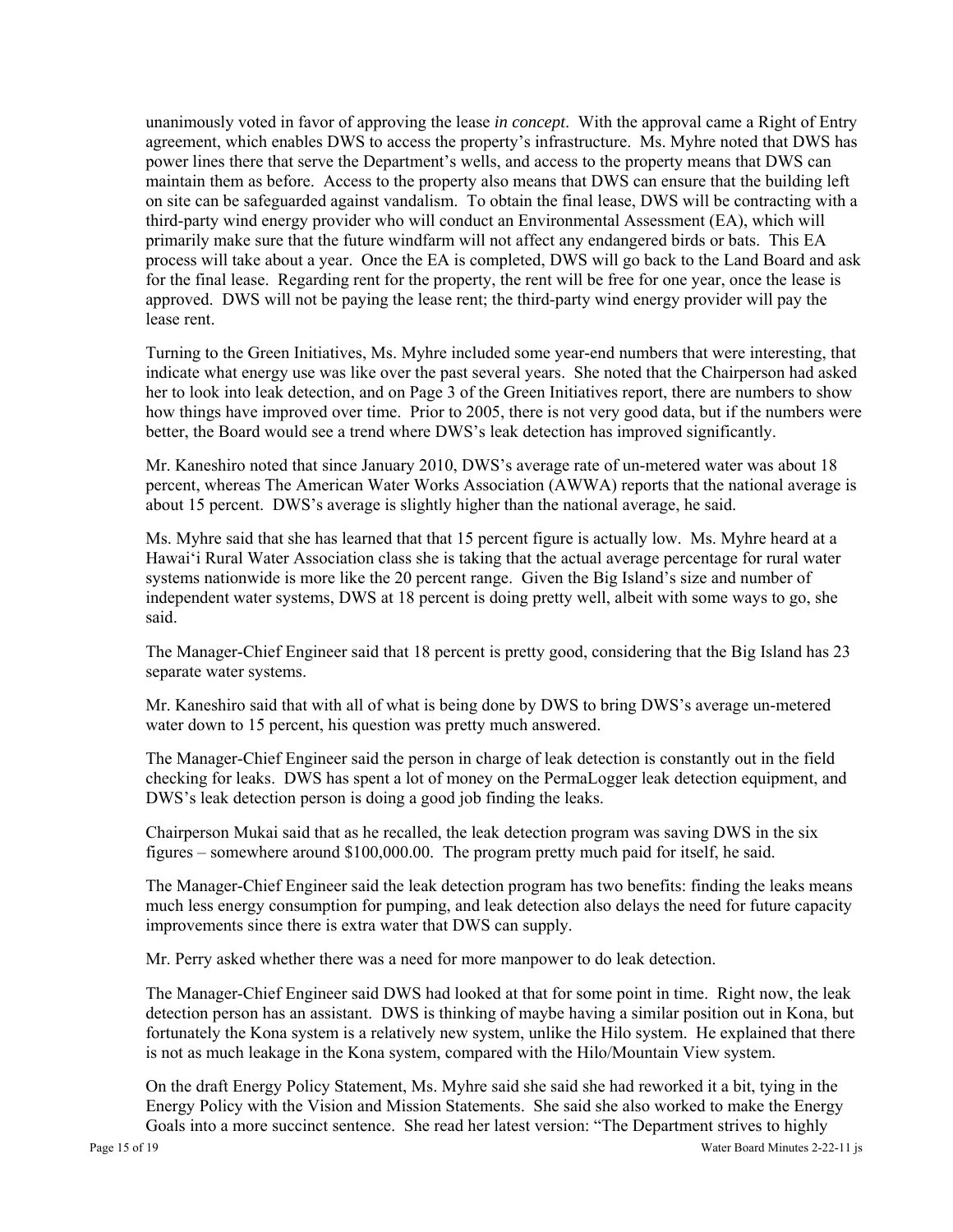prioritize and provide greater financial resources to energy efficiency and renewal energy projects, while controlling customer costs." She said she also added references at the bottom to other policies on the County, State and Federal level, to show how DWS's policy fits into the bigger picture.

Mr. Taniguchi asked about the Energy Goals, where it says "while controlling customer costs." He asked whether DWS is doing anything on a bigger scale, to look at controlling overall power costs, which would bring down the overall cost to the customer. Mr. Taniguchi asked if there was a dollar amount goal for decreasing the amount of dependency on fossil fuel.

Ms. Myhre said there was no such goal, but added that she is working on developing goals as part of a multi-state Environmental Protection Agency (EPA) program, whose participants are public utilities from Region Nine which comprises Arizona, California, Hawai'i, and Nevada.

The Manager-Chief Engineer said that although DWS does not have a goal per se, all of the programs that DWS has created are aimed at reducing dependency on fossil fuels. He said that there are too many variables at this point in time to selling a dollar amount goal.

Ms. Myhre said that DWS looks at how many kilowatt-hours the Department can reduce, rather than dollar amounts.

The Manager-Chief Engineer said that the leak detection program is helping DWS a lot, as is the Rider M program that Ms. Myhre is able to negotiate with HELCO using off-peak hours to pump water. Mr. Clyde Young of Operations has been working on motor efficiencies, to get the best efficiency from motors on DWS's deep wells; this program makes a big difference. However, DWS does not have a specific goal on this, the Manager-Chief Engineer said.

Mr. Kaneshiro gave a suggestion on the Vision Statement. He suggested that it should read: "The Department of Water Supply **is** recognized as an industry leader and employer of choice, and will satisfy the water needs of the County of Hawai'i." He said this Vision Statement essentially says: *"This is what we are; this is where we want to be."* This is where DWS wants to be in the future, whenever the future is, Mr. Kaneshiro added.

Chairperson Mukai said he agreed with Mr. Kaneshiro.

The Manager-Chief Engineer said he appreciated their belief in the Department.

Mr. Kaneshiro said that is a Vision Statement; it puts the Department in the future.

Chairperson Mukai agreed with the need for a specific statement that strives for excellence.

The Manager-Chief Engineer said that the Vision and Mission Statement was a collaborative effort involving a number of people, who participated in a workshop to create the Vision and Mission **Statement** 

Chairperson Mukai suggested adding language to the Energy Goals: "while controlling **operational and** customer costs."

Mr. Meierdiercks said that adding "operational and" would cover everything.

Chairperson Mukai said that it would signal to the layperson that DWS is trying to be as efficient and as operationally frugal as possible.

Ms. Garson asked if the Board wanted to have the change to the Vision Statement as an Agenda item for next month's meeting. She said that if the Board wants to change DWS's Vision Statement, it should be agendized. She suggested that the change to the Vision Statement should be adopted first, followed by the adoption of the Energy Policy Statement.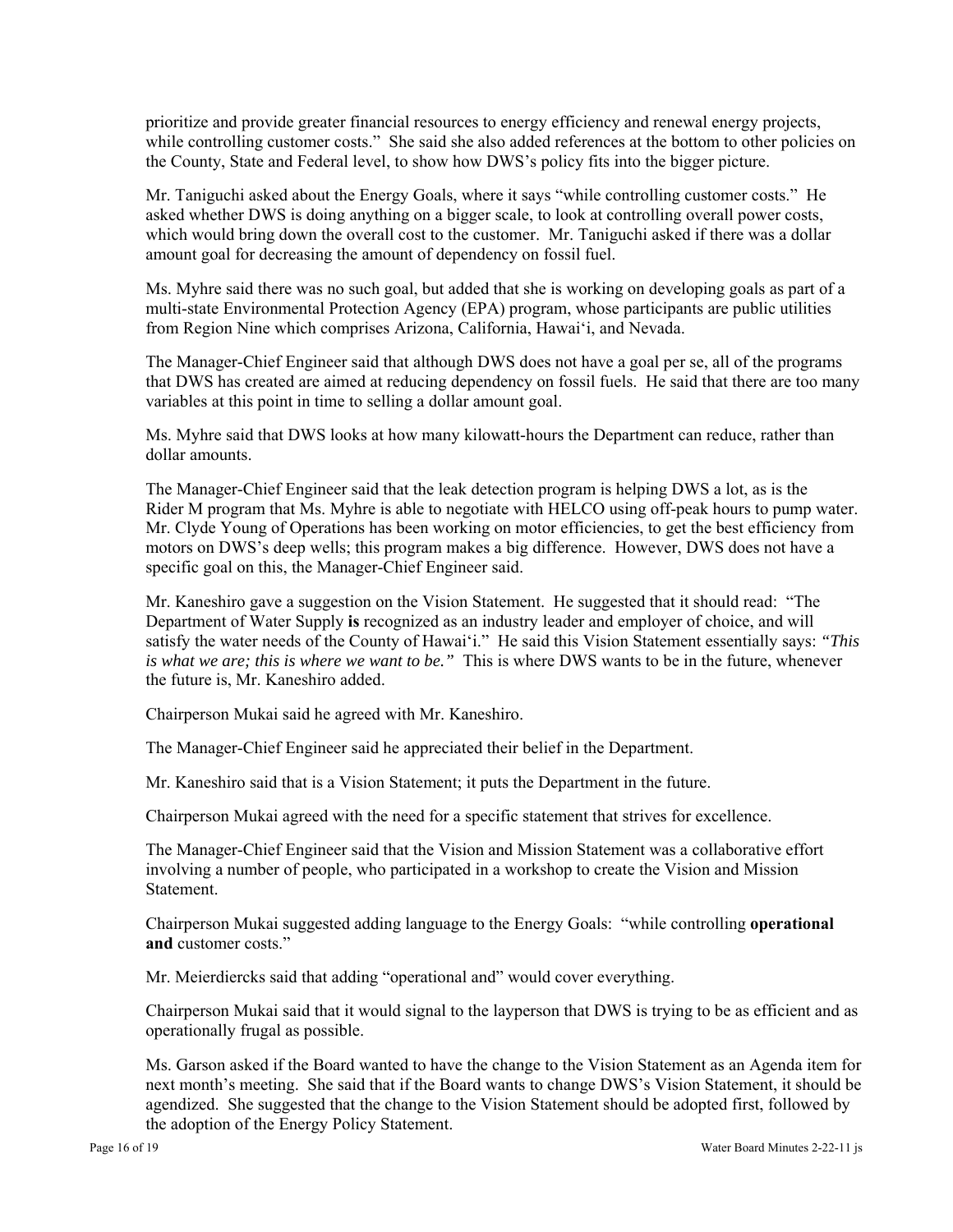Chairperson Mukai agreed that the change to the Vision Statement should be agendized.

# F. **POWER COST CHARGE:**

A Public Hearing was held on the Power Cost Adjustment just prior to the regular Board meeting. The Power Cost Adjustment will be discussed, with possible action by the Board. Currently, the Power Cost Charge is \$1.75 per 1,000 gallons. The most recent Power Cost Charge is **\$1.89**, as of January 2011.

The Manager-Chief Engineer recommended that the Board approve an increase of the Power Cost Charge from \$1.75 to **\$1.89**, effective March 1, 2011.

ACTION: Mr. Taniguchi moved to approve; seconded by Mr. Kaneshiro. Motion carried unanimously by voice vote.

## G. **MONTHLY PROGRESS REPORT:**

No discussion.

# H. **REVIEW OF MONTHLY FINANCIAL STATEMENTS:**

No discussion.

# I. **MANAGER-CHIEF ENGINEER'S REPORT:**

The Manager-Chief Engineer provided an update on the following:

- 1) Palani Road Transmission Waterline Project *Covered earlier in the meeting*.
- 2) Hawaiian Ocean View Estates Project The contractor is working on the well site; the contractor has not yet started work on the fill station. The deadline for this project is September 2011. Mr. Inaba said that there were some public concerns regarding the road, but the contractor is out there. The Manager-Chief Engineer said staff should get HELCO to come in early, so that no such delays arise on this project. At any rate, the project is proceeding, and the residents are happy because they can see something happening.
- 3) Report on North Kona well State funding request DWS has not heard anything yet, but is hoping that the Legislature is considering the funding request.
- Page 17 of 19 Water Board Minutes 2-22-11 js 4) Public Relations and Education Specialist Update – Ms. Aton said that DWS had participated in the Mayor's community meeting in Kukuihaele on February 8, and had distributed an information sheet regarding DWS's water hauling in the area. The water hauling started after the spring source in Kukuihaele dried up. Ms. Aton distributed to the Board the information sheet and a newspaper article written about the meeting. On the islandwide water spigot program, DWS and the Department of Public Works (DPW) have partnered on a radio campaign to inform the public about changes to the spigot at the Kea'au Transfer Station. Ms. Aton distributed to the Board a newspaper article regarding the Power Cost Charge adjustment. DWS expects to take part in future Mayor's community meetings where water issues prevail, including upcoming meetings at Konawaena and Imin Center in Kona, and in Waimea. DWS has been invited to be part of a statewide team looking at conservation initiatives through the Commission on Water Resource Management. DWS also will be participating in a Honolulu Board of Water Supply workshop on leak detection and conservation. DWS took part in a recent Coastal Community Resilience Training session at Civil Defense. Ms. Aton said that DWS is still working on the theme of the HWWA conference set for the Big Island in October, and is working with DOH on the grant for the conference. Mr. Greenwell asked about the **Mud Lane temporary waterline**. The Manager-Chief Engineer said that DWS has a 20,000 gallon tank at the end of Mud Lane by the golf course. That tank is being fed by the Waimea well system. The Mud Lane line that DWS is proposing would eliminate DWS's need to haul water to Kukuihaele. The line would be about 5  $\frac{1}{2}$  miles long, leading from that tank down an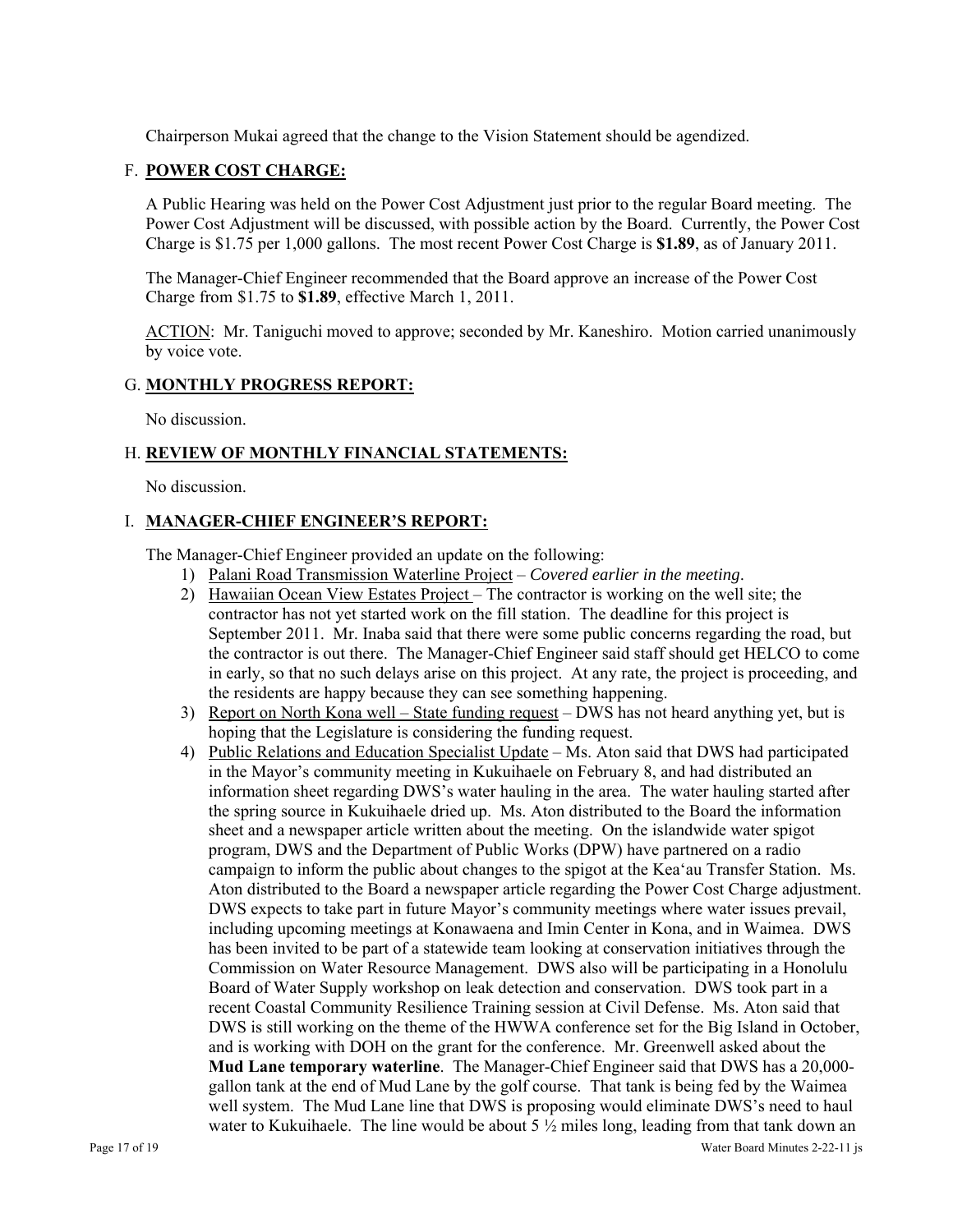existing government right-of-way down to Kukuihaele down into DWS's tank there, he said. DWS intends to use a 2  $\frac{1}{2}$  to 3" black polyethylene pipe with four pressure reducers to enable DWS to take the water down by gravity. This would substitute for water hauling from Pa'auilo to Kukuihaele, or from Honoka'a to Kukuihaele. Currently, DWS spends about \$40,000.00 a month to haul water to Kukuihaele. Fortunately, the area's demand and consumption are not that great, the Manager-Chief Engineer said. With a temporary pipeline in place, DWS can stop the water hauling, and just feed the water via pipeline from the Waimea side. DWS was waiting for DPW to allow DWS to use the public right-of-way, and they gave the okay, as long as DWS met certain conditions. DWS is now mulling whether to go ahead with the temporary pipeline. DWS is weighing a number of factors, including the financial feasibility, and how much longer it will take to get the Kapulena Well up and running – which would serve Kukuihaele. He explained that the spring at Kukuihaele dried up after the earthquake in 2006, and a well that DWS had drilled to replace the spring source turned out to be surprisingly salty. The water was found at five feet above sea level, an improbable place to hit salty water, the Manager-Chief Engineer said. DWS is still looking at treatment of the water, but in the meantime DWS had to do something to supply water to the residents. Therefore, water hauling was the only thing DWS could do in the short term. In the meantime, DWS started plans to drill the Kapulena Well, whose second phase is underway. If that well goes okay, it will serve Kukuihaele.

5) Upcoming HWWA and AWWA conferences – The Manager-Chief Engineer said that the annual AWWA-Hawaii section conference would be sometime in May, at the Hawai'i Convention Center in Honolulu. DWS is again hosting the HWWA conference, which will be held at the Keauhou Beach Hotel in October. Regarding the AWWA national conference in Washington, D.C., in June, the Manager-Chief Engineer said that members planning to attend should contact the Secretary for assistance with reservations.

## J. **CHAIRPERSON'S REPORT:**

Chairperson Mukai said that he saw a YouTube video on KGMB News about three weeks ago, showing kids boogie-boarding in what looked like the Waimea Reservoir. The video showed what looked like a polyethylene seal on the bottom of the reservoir, and the video showed the kids soaping their boogie boards before sliding down.

Mr. Inaba was unaware of any such activity going on at the reservoir, and asked if the reservoir in the video looked dry in the bottom. He noted that the Waimea Reservoir has water in the bottom.

Chairperson Mukai said DWS should make sure that there are warning signs posted.

Ms. Aton said that the reservoir itself is gated and locked.

## K. **EXECUTIVE SESSION RE: WATER BOARD OF THE COUNTY OF HAWAI'I V. WESLEY R. SEGAWA AND ASSOCIATES, ET AL. CIVIL NO. 09-1-0319:**

The Water Board convened an executive meeting, closed to the public, regarding the foregoing matter, pursuant to HRS Sections 92-4 and 92-5(a)(4), for the purpose of consulting with the Water Board's attorney on questions and issues pertaining to the Board's powers, duties, privileges, immunities and liabilities.

ACTION: Mr. Meierdiercks moved to go to Executive Session; seconded by Mr. Taniguchi, and carried unanimously by voice vote.

*(Executive Session began at 12:04 p.m., and ended at 12:21 p.m.)* 

## ANNOUNCEMENTS: